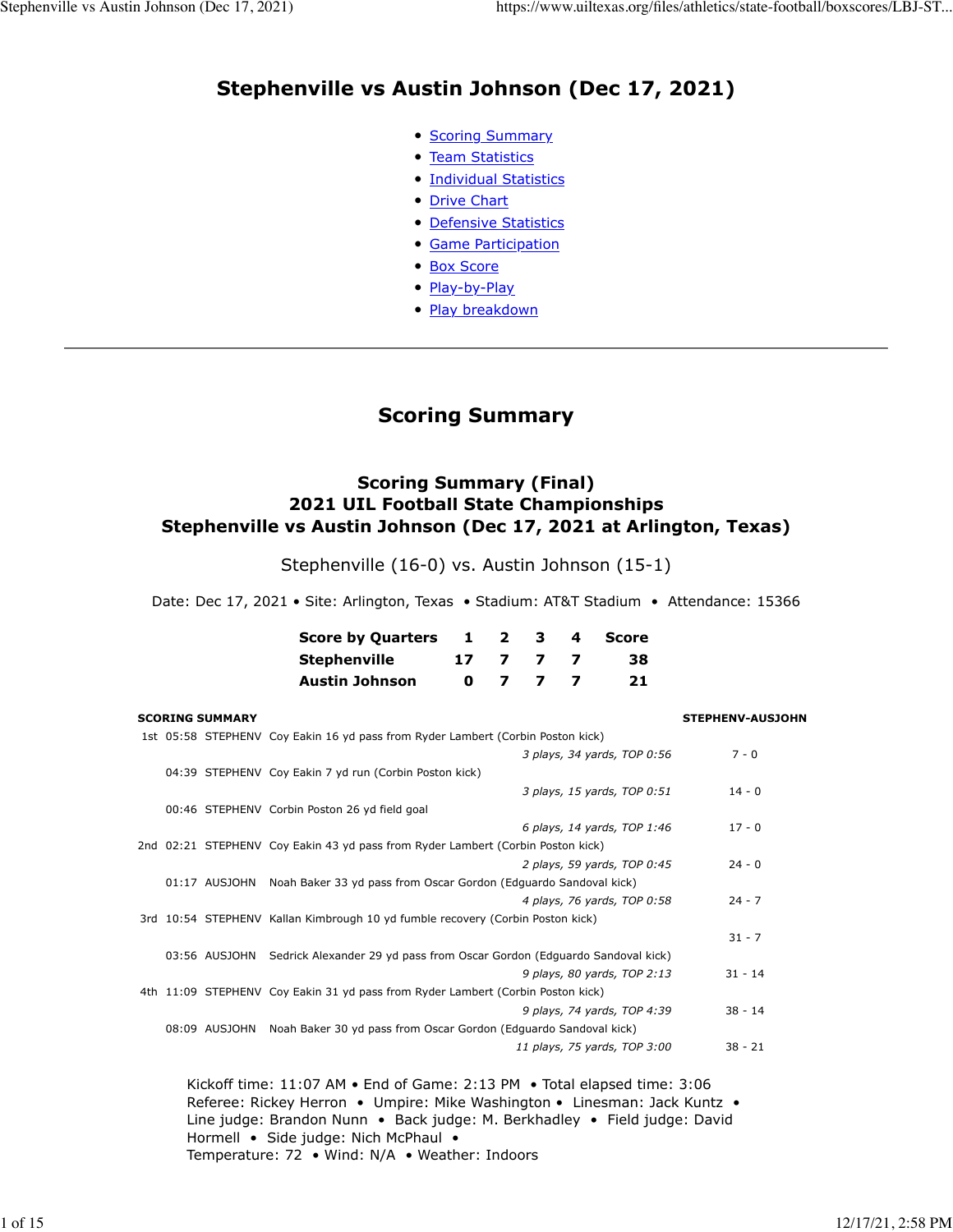Conference 4A-D1 Championship MVP: Offensive - #2 Coy Eakin (Stephenville) MVP: Defensive - #42 Reese Young (Stephenville)

## **Team Statistics**

#### **Team Statistics (Final) 2021 UIL Football State Championships Stephenville vs Austin Johnson (Dec 17, 2021 at Arlington, Texas)**

| <b>Team Totals</b>                   | <b>STEPHENV AUSJOHN</b> |               |
|--------------------------------------|-------------------------|---------------|
| <b>FIRST DOWNS</b>                   | 20                      | 27            |
| Rushing                              | 7                       | 5             |
| Passing                              | 12                      | 17            |
| Penalty                              | 1                       | 5             |
| <b>NET YARDS RUSHING</b>             | 115                     | 65            |
| <b>Rushing Attempts</b>              | 34                      | 33            |
| Average Per Rush                     | 3.4                     | 2.0           |
| Rushing Touchdowns                   | 1                       | 0             |
| Yards Gained Rushing                 | 131                     | 85            |
| Yards Lost Rushing                   | 16                      | 20            |
| <b>NET YARDS PASSING</b>             | 258                     | 372           |
| Completions-Attempts-Int             | $16 - 29 - 2$           | $30 - 48 - 1$ |
| Average Per Attempt                  | 8.9                     | 7.8           |
| Average Per Completion               | 16.1                    | 12.4          |
| Passing Touchdowns                   | 3                       | 3             |
| <b>TOTAL OFFENSE YARDS</b>           | 373                     | 437           |
| Total offense plays                  | 63                      | 81            |
| Average Gain Per Play                | 5.9                     | 5.4           |
| <b>Fumbles: Number-Lost</b>          | $1 - 0$                 | $5 - 5$       |
| <b>Penalties: Number-Yards</b>       | 12-102                  | $6 - 34$      |
| <b>PUNTS-YARDS</b>                   | 4-191                   | $1 - 32$      |
| Average Yards Per Punt               | 47.8                    | 32.0          |
| Net Yards Per Punt                   | 43.8                    | 32.0          |
| Inside 20                            | 2                       | 0             |
| $50+$ Yards                          | 1                       | 0             |
| <b>Touchbacks</b>                    | $\mathbf 1$             | 0             |
| Fair catch                           | $\overline{2}$          | 0             |
| <b>KICKOFFS-YARDS</b>                | 7-351                   | $4 - 148$     |
| Average Yards Per Kickoff            | 50.1                    | 37.0          |
| Net Yards Per Kickoff                | 38.4                    | 33.2          |
| <b>Touchbacks</b>                    | 2                       | 0             |
| Fair Catch Yards                     | 18                      | 2             |
| <b>Punt returns: Number-Yards-TD</b> | $0 - 0 - 0$             | 1--4-0        |
| Average Per Return                   | 0.0                     | $-4.0$        |
| Kickoff returns: Number-Yds-TD       | $1 - 15 - 0$            | $4 - 32 - 0$  |
| Average Per Return                   | 15.0                    | 8.0           |
| <b>Interceptions: Number-Yds-TD</b>  | $1 - 0 - 0$             | $2 - 5 - 0$   |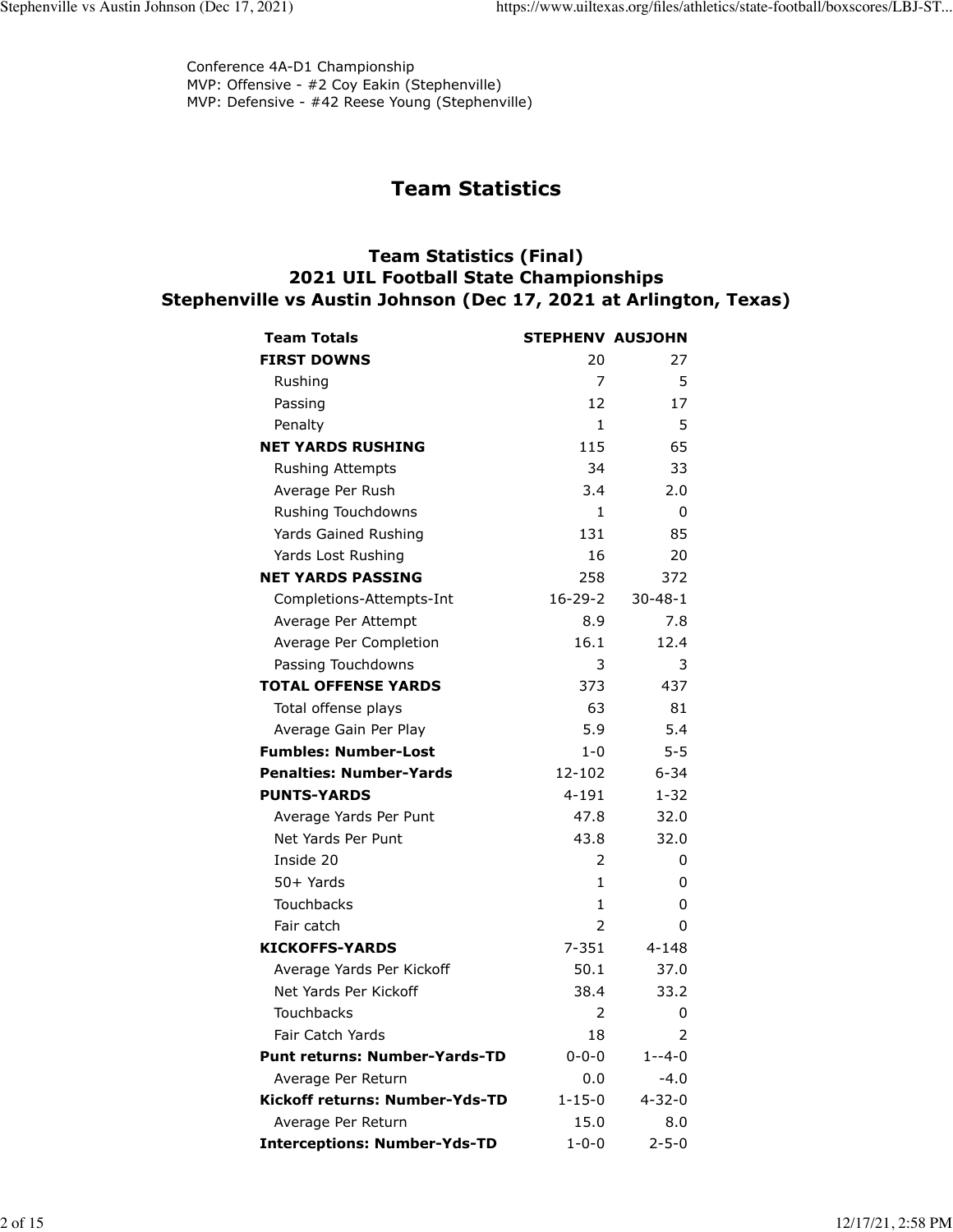| <b>Fumble Returns: Number-Yds-TD</b> | $1 - 10 - 1$ | $0 - 0 - 0$ |
|--------------------------------------|--------------|-------------|
| Miscellaneous Yards                  | 0            | O           |
| <b>Possession Time</b>               | 25:14        | 22:46       |
| 1st Quarter                          | 4:58         | 7:02        |
| 2nd Quarter                          | 6:24         | 5:36        |
| 3rd Quarter                          | 7:50         | 4:10        |
| 4th Quarter                          | 6:02         | 5:58        |
| <b>Third-Down Conversions</b>        | 5 of 13      | 6 of 15     |
| <b>Fourth-Down Conversions</b>       | 0 of 1       | 3 of 6      |
| <b>Red-Zone Scores-Chances</b>       | $3 - 3$      | $0 - 3$     |
| Touchdowns                           | $2 - 3$      | $0 - 3$     |
| Field goals                          | $1 - 3$      | $0 - 3$     |
| Sacks By: Number-Yards               | $0 - 0$      | $0 - 0$     |
| <b>PAT Kicks</b>                     | 5-5          | $3 - 3$     |
| <b>Field Goals</b>                   | $1 - 1$      | $0 - 0$     |
| <b>Points off turnovers</b>          | 24           | 0           |

## **Individual Statistics**

#### **Individual Statistics (Final) 2021 UIL Football State Championships Stephenville vs Austin Johnson (Dec 17, 2021 at Arlington, Texas)**

## **Stephenville Austin Johnson**

| <b>RUSHING</b>   |               | No. Gain Loss Net TD Lg Avg. |                |         |          |          |               |
|------------------|---------------|------------------------------|----------------|---------|----------|----------|---------------|
| Julian Iribarren | 10            | 48                           |                | 6 42    |          |          | 0, 22, 4.2    |
| Ryder Lambert    |               | 9 32                         | $\overline{2}$ | 30      |          | $0 \t13$ | 3.3           |
| Coy Eakin        | 6             | 28                           |                |         |          |          | 3 25 1 12 4.2 |
| Tate Maruska     | 7             | 23                           | 3              | 20      | $\Omega$ | 8        | 2.9           |
| <b>TEAM</b>      | $\mathcal{P}$ | <sup>0</sup>                 |                | $2 - 2$ | $\Omega$ |          | $0 - 1.0$     |
| Totals           | 34            | 131                          |                | 16 115  |          | 1 22     | 3.4           |

| PASSING       | Cmp-Att-Int Yds TD Long Sack |  |     |          |
|---------------|------------------------------|--|-----|----------|
| Ryder Lambert | 16-29-2 258 3                |  | 43  | - 0      |
| Totals        | 16-29-2 258 3                |  | -43 | $\Omega$ |

|  | 1 13 | No. Yds TD Lg<br>9 187 3 43<br>6 58 0 15<br>0, 13<br>16 258 3 43 |
|--|------|------------------------------------------------------------------|

| PUNTING No. Yds Avg Long In20 TB |  |            |     |         |     |  |
|----------------------------------|--|------------|-----|---------|-----|--|
|                                  |  |            |     | - 2 - 1 |     |  |
| Totals                           |  | 4 191 47.8 | 65. |         | 2 1 |  |

| Sedrick Alexander |              |                                     |                            |         |                                                                                                                                                      |
|-------------------|--------------|-------------------------------------|----------------------------|---------|------------------------------------------------------------------------------------------------------------------------------------------------------|
|                   |              |                                     |                            |         |                                                                                                                                                      |
|                   |              |                                     |                            |         |                                                                                                                                                      |
|                   | <sup>0</sup> |                                     |                            |         |                                                                                                                                                      |
|                   |              |                                     |                            |         |                                                                                                                                                      |
|                   |              | 19<br>10<br>3<br>$\mathbf{1}$<br>33 | 46<br>$\overline{7}$<br>85 | $4 - 4$ | No. Gain Loss Net TD Lg Avg.<br>14 32 0 7 1.7<br>32 2 30 0 7 3.0<br>$0 \quad 7 \quad 0 \quad 5 \quad 2.3$<br>$0 \quad 0 \quad -4.0$<br>20 65 0 7 2.0 |

| PASSING | Cmp-Att-Int Yds TD Long Sack  |  |                |
|---------|-------------------------------|--|----------------|
|         | Oscar Gordon 30-48-1 372 3 38 |  | $\overline{0}$ |
| Totals  | 30-48-1 372 3 38              |  | $\Omega$       |

| <b>RECEIVING</b>  |    | No. Yds TD Lg |         |  |
|-------------------|----|---------------|---------|--|
| Trenton Leary     | 8  |               | 85 0 28 |  |
| Fatu Mukuba       | 8  |               | 46 0 16 |  |
| Keilan Rogers     | 5. |               | 82 0 38 |  |
| Sedrick Alexander |    | 5 81 1 32     |         |  |
| Noah Baker        |    | 4 78 2 33     |         |  |
| Totals            |    | 30 372 3 38   |         |  |

| <b>PUNTING</b>              |  |           | No. Yds Avg Long In20 TB |          |            |
|-----------------------------|--|-----------|--------------------------|----------|------------|
| William Martin 1 32 32.0 32 |  |           |                          | $\Omega$ | - 0        |
| Totals                      |  | 1 32 32.0 | -32                      | $\Omega$ | $^{\circ}$ |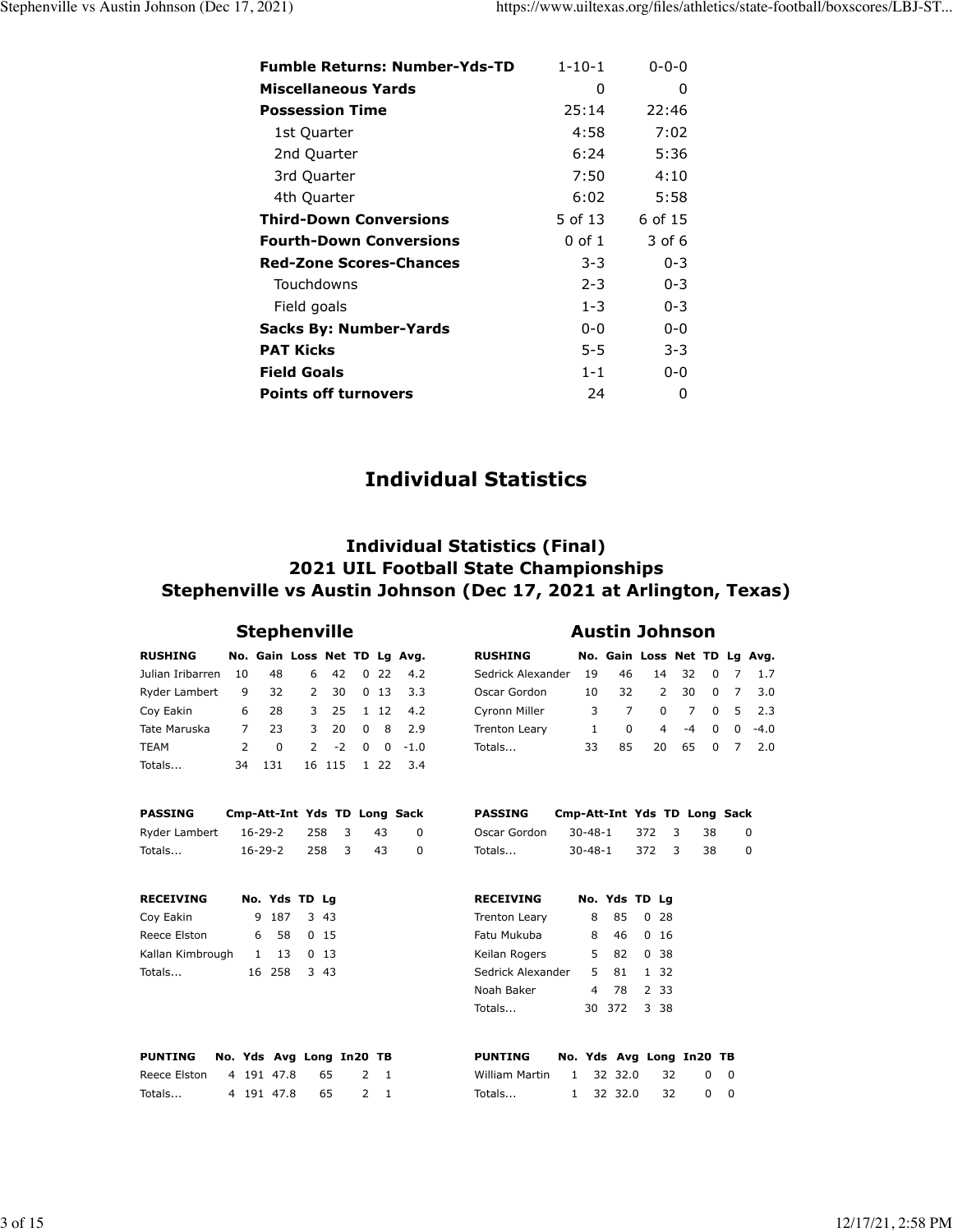|                                                                     |                    | <b>Punts</b> |             |              | <b>Kickoffs</b> |             |                         | <b>Intercept</b> |             |                            |              | <b>Punts</b>                  |             |              | <b>Kickoffs</b>      |             |              | <b>Intercept</b> |                |
|---------------------------------------------------------------------|--------------------|--------------|-------------|--------------|-----------------|-------------|-------------------------|------------------|-------------|----------------------------|--------------|-------------------------------|-------------|--------------|----------------------|-------------|--------------|------------------|----------------|
| ALL RETURNS No Yds Lg No Yds Lg No Yds Lg                           |                    |              |             |              |                 |             |                         |                  |             | <b>ALL RETURNS</b>         |              | No Yds Lg No Yds Lg No Yds Lg |             |              |                      |             |              |                  |                |
| Coy Eakin                                                           | $\mathbf 0$        | $\mathbf 0$  | $\mathbf 0$ | $\mathbf 0$  | $\mathbf 0$     | $\mathbf 0$ | 1                       | 0                | $\mathbf 0$ | Keilan Rogers              | $\mathbf 0$  | 0                             | $\mathbf 0$ | $\mathbf{1}$ | 5                    | 5           | $\mathbf 0$  | 0                | $\overline{0}$ |
| Julian Iribarren                                                    | $\Omega$           | $\Omega$     | $\Omega$    | $\mathbf{1}$ | 15              | 15          | $\Omega$                | 0                | $\mathbf 0$ | Noah Baker                 | 0            | 0                             | 0           | $\Omega$     | 0                    | $\Omega$    | 1            | 6                | $\overline{4}$ |
| Totals                                                              | $\Omega$           | $\mathbf 0$  | $\mathbf 0$ | $\mathbf{1}$ |                 | 15 15       | $\mathbf{1}$            | 0                | 0           | Jaybreon Riggins           | $\mathbf{1}$ | $-4$                          | $\mathbf 0$ | 0            | $\mathbf 0$          | $\Omega$    | 0            | 0                | $\mathbf 0$    |
|                                                                     |                    |              |             |              |                 |             |                         |                  |             | Kaleb Brown                | $\Omega$     | $\Omega$                      | $\mathbf 0$ | 0            | 0                    | $\mathbf 0$ | $\mathbf{1}$ | $-1$             | $\overline{0}$ |
|                                                                     |                    |              |             |              |                 |             |                         |                  |             | Phazzon Washington         | $\Omega$     | 0                             | $\Omega$    | 3            | 27                   | 13          | $\Omega$     | $\mathbf 0$      | $\mathbf 0$    |
|                                                                     |                    |              |             |              |                 |             |                         |                  |             | Totals                     | $\mathbf{1}$ | $-4$                          | $\Omega$    | 4            | 32 13                |             | 2            | 5                | $\overline{4}$ |
| <b>ALL PURPOSE</b>                                                  |                    |              |             |              |                 |             | Rush Rcv KR PR IR Total |                  |             | <b>ALL PURPOSE</b>         |              | Rush Rcv KR PR IR Total       |             |              |                      |             |              |                  |                |
| Coy Eakin                                                           |                    | 25           | 187         | $\mathbf 0$  | 0               | $\mathbf 0$ | 212                     |                  |             | Sedrick Alexander          |              | 81<br>32                      | $\mathbf 0$ |              | 0<br>$\mathbf 0$     |             | 113          |                  |                |
| Reece Elston                                                        |                    | 0            | 58          | 0            | 0               | 0           |                         | 58               |             | Keilan Rogers              |              | 82<br>0                       | 5           |              | 0<br>0               |             | 87           |                  |                |
| Julian Iribarren                                                    |                    | 42           | $\Omega$    | 15           | $\mathbf 0$     | $\mathbf 0$ |                         | 57               |             | Noah Baker                 |              | $\Omega$<br>78                | $\Omega$    |              | 0<br>6               |             | 84           |                  |                |
| Ryder Lambert                                                       |                    | 30           | $\Omega$    | $\mathbf 0$  | $\Omega$        | $\mathbf 0$ | 30                      |                  |             | Trenton Leary              |              | 85<br>-4                      | $\Omega$    |              | 0<br>$\Omega$        |             | 81           |                  |                |
| Tate Maruska                                                        |                    | 20           | $\Omega$    | $\Omega$     | $\Omega$        | $\Omega$    | 20                      |                  |             | Fatu Mukuba                |              | 46<br>$\Omega$                | $\Omega$    |              | 0<br>$\Omega$        |             | 46           |                  |                |
| Kallan Kimbrough                                                    |                    | 0            | 13          | 0            | 0               | $\mathbf 0$ | 13                      |                  |             | Oscar Gordon               |              | $\Omega$<br>30                | $\Omega$    |              | 0<br>$\Omega$        |             | 30           |                  |                |
| <b>TEAM</b>                                                         |                    | $-2$         | $\Omega$    | $\Omega$     | $\Omega$        | $\Omega$    |                         | $-2$             |             | Phazzon Washington         |              | $\Omega$<br>$\Omega$          | 27          |              | 0<br>$\Omega$        |             | 27           |                  |                |
| Totals                                                              |                    | 115 258      |             | 15           | <sup>0</sup>    | $\Omega$    | 388                     |                  |             | Cyronn Miller              |              | 7<br>$\Omega$                 | $\Omega$    |              | $\Omega$<br>$\Omega$ |             | 7            |                  |                |
|                                                                     |                    |              |             |              |                 |             |                         |                  |             | Kaleb Brown                |              | $\Omega$<br>$\Omega$          | $\Omega$    |              | $\Omega$<br>$-1$     |             | $-1$         |                  |                |
|                                                                     |                    |              |             |              |                 |             |                         |                  |             | Jaybreon Riggins           |              | 0<br>0                        | $\mathbf 0$ |              | $-4$<br>$\Omega$     |             | $-4$         |                  |                |
|                                                                     |                    |              |             |              |                 |             |                         |                  |             | Totals                     |              | 65<br>372                     | 32          |              | 5<br>-4              |             | 470          |                  |                |
| <b>FIELD GOAL ATTEMPTS</b><br>Corbin Poston 1st 00:46 26 yards Good |                    |              |             |              |                 |             |                         |                  |             | <b>FIELD GOAL ATTEMPTS</b> |              |                               |             |              |                      |             |              |                  |                |
| <b>KICKOFFS</b>                                                     | No. Yds TB OB Avg. |              |             |              |                 |             |                         |                  |             | <b>KICKOFFS</b>            |              | No. Yds TB OB Avg.            |             |              |                      |             |              |                  |                |
| Corbin Poston                                                       | 7 351              |              | 2           |              | 0, 50.1         |             |                         |                  |             | Edguardo Sandoval          |              | 4 148                         | $\Omega$    |              | 1 37.0               |             |              |                  |                |
|                                                                     |                    |              |             |              |                 |             |                         |                  |             |                            |              |                               |             |              |                      |             |              |                  |                |

**FUMBLES:** Stephenville-Ryder Lambert 1-0. Austin Johnson-Sedrick Alexander 2-2; Oscar Gordon 1-1; Noah Baker 1-1; Trenton Leary 1-1.

# **Drive Chart**

### **Drive Chart (Final) 2021 UIL Football State Championships Stephenville vs Austin Johnson (Dec 17, 2021 at Arlington, Texas)**

|                  |                 | <b>Drive Started</b> |                        |                 | <b>Drive Ended</b> | Consumed         |               |          |  |
|------------------|-----------------|----------------------|------------------------|-----------------|--------------------|------------------|---------------|----------|--|
| Team             |                 |                      | Otr Spot Time Obtained | Spot            | Time               | <b>How Lost</b>  | PI-Yds TOP RZ |          |  |
| STEPHENV 1st S15 |                 |                      | 08:48 Fumble           | A38             | 07:23              | <b>Downs</b>     | $5 - 47$      | 1:25     |  |
| STEPHENV 1st A34 |                 |                      | 06:54 Fumble           | A00             | 05:58<br>$\ast$    | <b>TOUCHDOWN</b> | $3 - 34$      | $0:56$ # |  |
| STEPHENV 1st A15 |                 |                      | 05:30 Fumble           | A00             | 04:39<br>$\ast$    | <b>TOUCHDOWN</b> | $3 - 15$      | $0:51$ # |  |
| STEPHENV 1st A22 |                 |                      | $02:32$ Fumble         | A08             | 00:46<br>$\ast$    | FIELD GOAL       | $6 - 14$      | $1:46$ # |  |
| STEPHENV 2nd S01 |                 |                      | 09:06 Downs            | S46             | 04:19              | Punt             | 11-45         | 4:47     |  |
| STEPHENV 2nd S41 |                 | 03:06 Punt           |                        | A00             | 02:21<br>$\ast$    | <b>TOUCHDOWN</b> | $2 - 59$      | 0:45     |  |
| STEPHENV 2nd S25 |                 |                      | $01:17$ Kickoff        | S50             | 00:25              | Punt             | 4-25          | 0:52     |  |
| STEPHENV 3rd S30 |                 |                      | $12:00$ Kickoff        | A33             | 10:54              | Interception     | $3 - 37$      | 1:06     |  |
| STEPHENV 3rd A10 |                 |                      | 10:54 Fumble           | A10             | $10:54$ *          | <b>TOUCHDOWN</b> | $0 - 0$       | 0:00     |  |
| STEPHENV 3rd A48 |                 |                      | 08:57 Downs            | A47             | 06:09              | Punt             | $6 - 1$       | 2:48     |  |
| STEPHENV 3rd     | S <sub>26</sub> |                      | 03:48 Kickoff          | A00             | 11:09<br>$\ast$    | <b>TOUCHDOWN</b> | $9 - 74$      | 4:39     |  |
| STEPHENV 4th S41 |                 |                      | 08:08 Kickoff          | S39             | 07:20              | Interception     | $3 - 2$       | 0:48     |  |
| STEPHENV 4th S05 |                 |                      | 05:45 Downs            | S <sub>05</sub> | 04:38              | Punt             | $3 - 0$       | 1:07     |  |
| STEPHENV 4th     | S <sub>20</sub> |                      | 03:15 Interception S43 |                 | 00:00              | End of half      | $6 - 23$      | 3:15     |  |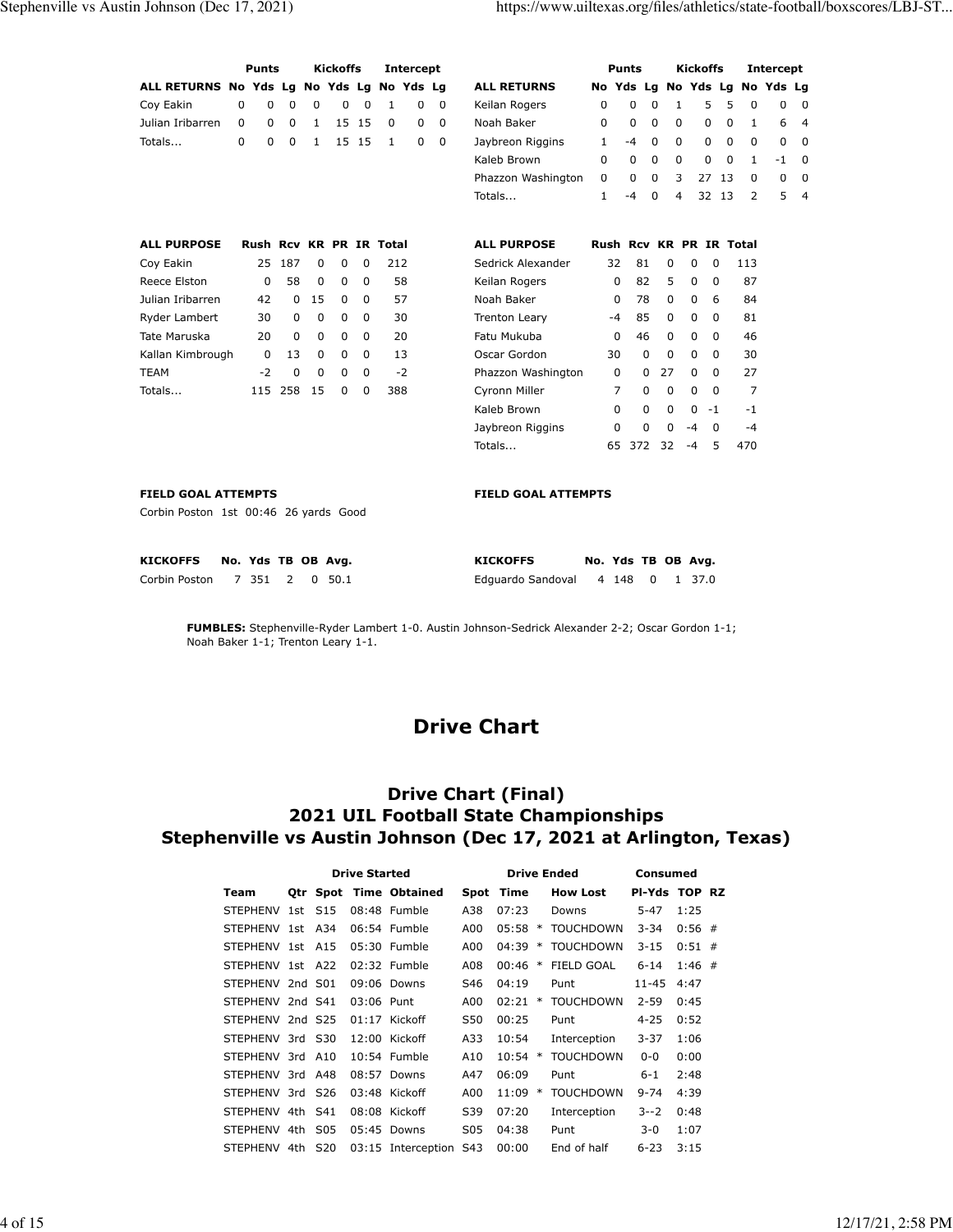| <b>AUSJOHN</b> |     | 1st A13   |              | $12:00$ Kickoff    | S <sub>15</sub> | 08:48 |        | Fumble           | $10-72$   | $3:12$ # |  |
|----------------|-----|-----------|--------------|--------------------|-----------------|-------|--------|------------------|-----------|----------|--|
| <b>AUSJOHN</b> |     | 1st A38   |              | $07:23$ Downs      | A34             | 06:54 |        | Fumble           | $2 - -4$  | 0:29     |  |
| <b>AUSJOHN</b> |     | $1st$ A25 |              | 05:58 Kickoff      | A15             | 05:30 |        | Fumble           | $2 - 10$  | 0:28     |  |
| <b>AUSJOHN</b> |     | 1st A12   |              | 04:32 Kickoff      | A22             | 02:32 |        | Fumble           | $5 - 10$  | 2:00     |  |
| <b>AUSJOHN</b> |     | 1st A25   |              | 00:46 Kickoff      | S01             | 09:06 |        | Downs            | 15-74     | $3:40$ # |  |
| <b>AUSJOHN</b> |     | 2nd A15   | 04:19 Punt   |                    | A27             | 03:06 |        | Punt             | $5 - 12$  | 1:13     |  |
| <b>AUSJOHN</b> |     | 2nd A24   |              | $02:15$ Kickoff    | S00             | 01:17 | $\ast$ | <b>TOUCHDOWN</b> | 4-76      | 0:58     |  |
| <b>AUSJOHN</b> |     | 2nd A10   | $00:25$ Punt |                    | A15             | 00:00 |        | End of half      | $1 - 5$   | 0:25     |  |
| <b>AUSJOHN</b> |     | 3rd A08   |              | 00:00 Interception | A10             | 10:54 |        | Fumble           | $0 - 2$   | 0:00     |  |
| <b>AUSJOHN</b> |     | 3rd A27   |              | 10:45 Kickoff      | A48             | 08:57 |        | Downs            | $6 - 21$  | 1:48     |  |
| <b>AUSJOHN</b> |     | 3rd A20   | 06:09 Punt   |                    | S00             | 03:56 | $\ast$ | <b>TOUCHDOWN</b> | $9 - 80$  | 2:13     |  |
| <b>AUSJOHN</b> |     | 4th A25   |              | $11:09$ Kickoff    | S00             | 08:09 | $\ast$ | <b>TOUCHDOWN</b> | $11 - 75$ | 3:00     |  |
| <b>AUSJOHN</b> | 4th | A46       |              | 07:20 Interception | S05             | 05:45 |        | Downs            | $5 - 49$  | $1:35$ # |  |
| <b>AUSJOHN</b> |     | 4th A26   | 04:38 Punt   |                    | S35             | 03:15 |        | Interception     | $6 - 39$  | 1:23     |  |
|                |     |           |              |                    |                 |       |        |                  |           |          |  |

|                        | 1st   | 2nd   | 3rd   | 4th        | 1st   | 2nd   |       |
|------------------------|-------|-------|-------|------------|-------|-------|-------|
| <b>Stephenville</b>    | Qtr   | Qtr   | Qtr   | Qtr        | Half  | Half  | Total |
| Time of possession     | 04:58 | 06:24 | 07:50 | 06:02      | 11:22 | 13:52 | 25:14 |
| 3rd Down Conversions   | 1/3   | 0/2   | 3/4   | 1/4        | 1/5   | 4/8   | 5/13  |
| Average field position | A39   | S22   | S36   | S22        | S44   | S29   | S37   |
| 4th Down Conversions   | 0/1   | 0/0   | 0/0   | 0/0        | 0/1   | 0/0   | 0/1   |
|                        |       |       |       |            |       |       |       |
|                        | 1st   | 2nd   | 3rd   | 4th        | 1st   | 2nd   |       |
| <b>Austin Johnson</b>  | Otr   | Otr   | Otr   | <b>Otr</b> | Half  | Half  | Total |
| Time of possession     | 07:02 | 05:36 | 04:10 | 05:58      | 12:38 | 10:08 | 22:46 |
| 3rd Down Conversions   | 4/5   | 1/4   | 0/2   | 1/4        | 5/9   | 1/6   | 6/15  |
| Average field position | A22   | A16   | A23   | A32        | A20   | A28   | A23   |
| 4th Down Conversions   | 0/0   | 0/1   | 1/2   | 2/3        | 0/1   | 3/5   | 3/6   |

# **Drive Chart (By Quarter)**

|                  |         |                 | <b>Drive Started</b> |                        |                 | <b>Drive Ended</b> |                  | <b>Consumed</b> |          |  |  |
|------------------|---------|-----------------|----------------------|------------------------|-----------------|--------------------|------------------|-----------------|----------|--|--|
| Team             |         |                 |                      | Qtr Spot Time Obtained | <b>Spot</b>     | <b>Time</b>        | <b>How Lost</b>  | PI-Yds TOP RZ   |          |  |  |
| <b>AUSJOHN</b>   | 1st     | A13             |                      | 12:00 Kickoff          | S <sub>15</sub> | 08:48              | Fumble           | $10 - 72$       | $3:12$ # |  |  |
| <b>STEPHENV</b>  | 1st     | S <sub>15</sub> |                      | 08:48 Fumble           | A38             | 07:23              | Downs            | $5 - 47$        | 1:25     |  |  |
| <b>AUSJOHN</b>   | 1st     | A38             |                      | 07:23 Downs            | A34             | 06:54              | Fumble           | 2--4            | 0:29     |  |  |
| <b>STEPHENV</b>  | 1st     | A34             |                      | 06:54 Fumble           | A00             | $05:58$ *          | <b>TOUCHDOWN</b> | $3 - 34$        | $0:56$ # |  |  |
| <b>AUSJOHN</b>   | 1st     | A25             |                      | 05:58 Kickoff          | A15             | 05:30              | Fumble           | $2 - 10$        | 0:28     |  |  |
| STEPHENV 1st     |         | A15             |                      | 05:30 Fumble           | A00             | $04:39$ *          | <b>TOUCHDOWN</b> | $3 - 15$        | $0:51$ # |  |  |
| <b>AUSJOHN</b>   | 1st     | A12             |                      | 04:32 Kickoff          | A22             | 02:32              | Fumble           | $5 - 10$        | 2:00     |  |  |
| <b>STEPHENV</b>  | 1st     | A22             |                      | 02:32 Fumble           | A08             | $00:46$ *          | FIELD GOAL       | $6 - 14$        | $1:46$ # |  |  |
| <b>AUSJOHN</b>   | 1st     | A25             |                      | 00:46 Kickoff          | S01             | 09:06              | Downs            | 15-74           | $3:40$ # |  |  |
| STEPHENV 2nd S01 |         |                 |                      | 09:06 Downs            | S46             | 04:19              | Punt             | $11 - 45$       | 4:47     |  |  |
|                  |         |                 |                      |                        |                 |                    |                  |                 |          |  |  |
| <b>AUSJOHN</b>   |         | 2nd A15         | 04:19 Punt           |                        | A27             | 03:06              | Punt             | $5 - 12$        | 1:13     |  |  |
| <b>STEPHENV</b>  | 2nd S41 |                 | 03:06 Punt           |                        | A00             | 02:21<br>$\ast$    | <b>TOUCHDOWN</b> | $2 - 59$        | 0:45     |  |  |
| <b>AUSJOHN</b>   |         | 2nd A24         |                      | 02:15 Kickoff          | S00             | $01:17$ *          | <b>TOUCHDOWN</b> | $4 - 76$        | 0:58     |  |  |
| <b>STEPHENV</b>  | 2nd S25 |                 |                      | 01:17 Kickoff          | S50             | 00:25              | Punt             | $4 - 25$        | 0:52     |  |  |
| <b>AUSJOHN</b>   | 2nd A10 |                 | 00:25 Punt           |                        | A15             | 00:00              | End of half      | $1 - 5$         | 0:25     |  |  |
| STEPHENV 3rd S30 |         |                 |                      | 12:00 Kickoff          | A33             | 10:54              | Interception     | $3 - 37$        | 1:06     |  |  |
|                  |         |                 |                      |                        |                 |                    |                  |                 |          |  |  |
| <b>AUSJOHN</b>   | 3rd     | A08             |                      | 00:00 Interception A10 |                 | 10:54              | Fumble           | $0 - 2$         | 0:00     |  |  |
| <b>STEPHENV</b>  | 3rd     | A10             |                      | 10:54 Fumble           | A10             | $10:54$ *          | <b>TOUCHDOWN</b> | $0 - 0$         | 0:00     |  |  |
| <b>AUSJOHN</b>   | 3rd     | A27             |                      | 10:45 Kickoff          | A48             | 08:57              | Downs            | $6 - 21$        | 1:48     |  |  |
| STEPHENV 3rd     |         | A48             |                      | 08:57 Downs            | A47             | 06:09              | Punt             | $6 - 1$         | 2:48     |  |  |
| <b>AUSJOHN</b>   | 3rd     | A20             | 06:09 Punt           |                        | S <sub>00</sub> | 03:56<br>$\ast$    | <b>TOUCHDOWN</b> | $9 - 80$        | 2:13     |  |  |
| STEPHENV 3rd     |         | S <sub>26</sub> |                      | 03:48 Kickoff          | A00             | $11:09$ *          | <b>TOUCHDOWN</b> | $9 - 74$        | 4:39     |  |  |
| <b>AUSJOHN</b>   |         | 4th A25         |                      | 11:09 Kickoff          | <b>S00</b>      | 08:09<br>$\ast$    | <b>TOUCHDOWN</b> | $11 - 75$       | 3:00     |  |  |
|                  |         |                 |                      |                        |                 |                    |                  |                 |          |  |  |
| STEPHENV 4th S41 |         |                 |                      | 08:08 Kickoff          | S39             | 07:20              | Interception     | $3 - 2$         | 0:48     |  |  |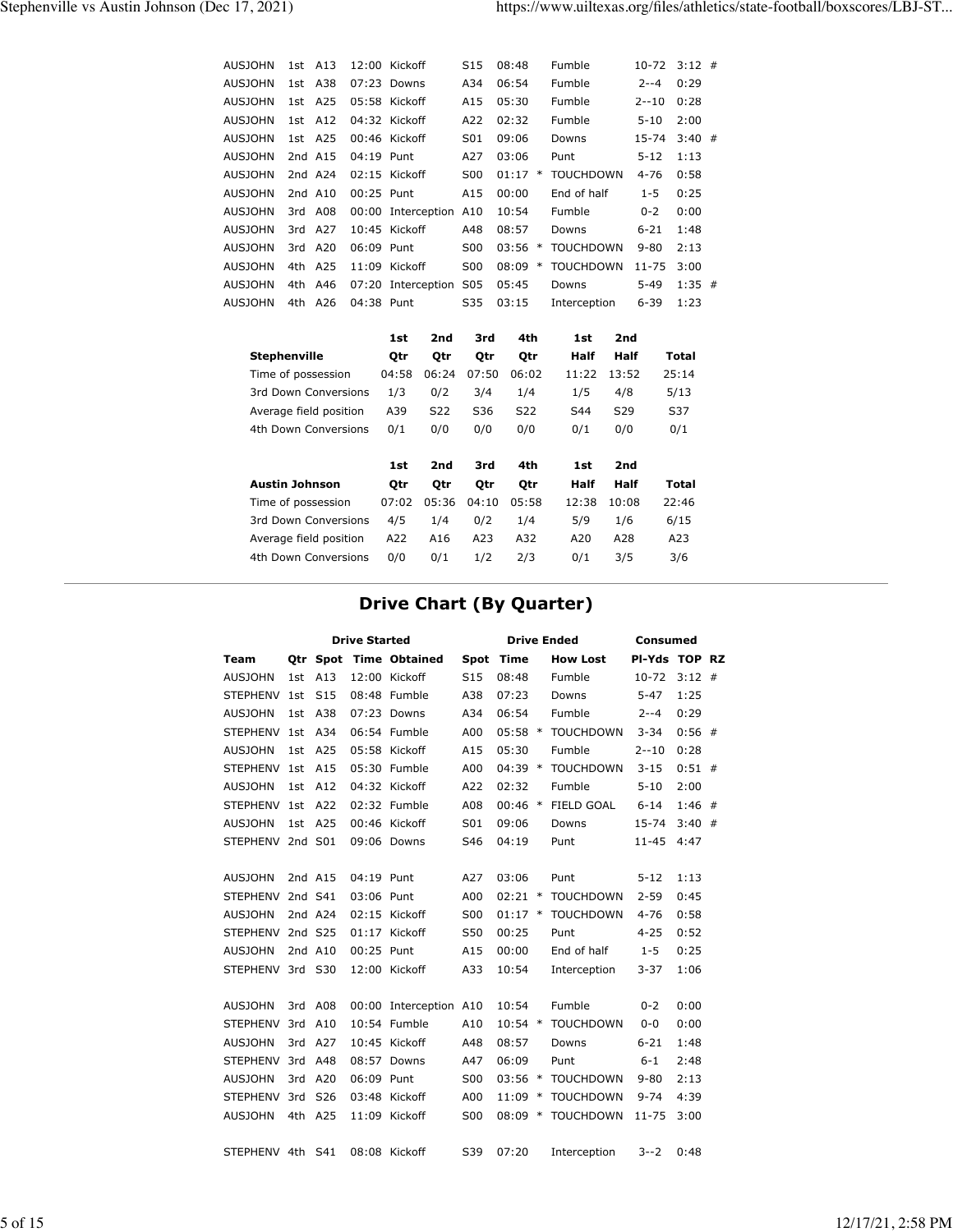|                              |  | AUSJOHN 4th A46 07:20 Interception S05 05:45  |                | Downs                            |            | $5-49$ 1:35 # |
|------------------------------|--|-----------------------------------------------|----------------|----------------------------------|------------|---------------|
| STEPHENV 4th S05 05:45 Downs |  |                                               | S05 04:38 Punt |                                  | $3-0$ 1:07 |               |
| AUSJOHN 4th A26 04:38 Punt   |  |                                               |                | S35 03:15 Interception 6-39 1:23 |            |               |
|                              |  | STEPHENV 4th S20 03:15 Interception S43 00:00 |                | End of half $6-23$ 3:15          |            |               |

## **Defensive Statistics**

#### **Defensive Statistics (Final) 2021 UIL Football State Championships Stephenville vs Austin Johnson (Dec 17, 2021 at Arlington, Texas)**

| ## | Stephenville           |                |                |         |       |    |                |         |   | Solo Ast Total TFL/Yds FF FR-Yds Int-Yds BrUp Blkd Sack/Yds QBH |  |
|----|------------------------|----------------|----------------|---------|-------|----|----------------|---------|---|-----------------------------------------------------------------|--|
|    | 42 Reese Young         | 7              | 7              | 10.5    |       |    | $1 - 0$        |         |   |                                                                 |  |
| 6  | Cmden McKinney         | 6              | $\overline{2}$ | 7.0     | 1.0/8 | 2  | $1 - 0$        |         |   |                                                                 |  |
| 14 | Hyson Foreman          | 4              | 3              | 5.5     |       |    |                |         |   |                                                                 |  |
| 9  | Corbin Poston          | 3              | 5              | 5.5     |       |    |                |         |   |                                                                 |  |
| 11 | <b>Brad Beaty</b>      | 5              |                | 5.0     |       |    |                |         | 1 |                                                                 |  |
| 8  | Hayden Westbrook       | 3              | 4              | 5.0     |       |    |                |         |   |                                                                 |  |
| 27 | Jack Barkley           | 2              | 4              | 4.0     |       |    |                |         |   |                                                                 |  |
| 5  | Ben Kirbo              | 3              | $\mathbf{1}$   | 3.5     |       |    |                |         |   |                                                                 |  |
| 22 | Austin Brown           | 2              | $\mathbf{1}$   | 2.5     |       |    | $1 - 0$        |         |   |                                                                 |  |
| 3  | Kyler Eudy             | 2              | $\mathbf{1}$   | 2.5     |       | ä, | $\epsilon$     |         | 1 |                                                                 |  |
| 24 | Reece Elston           | $\overline{2}$ | $\mathbf{1}$   | 2.5     |       | ÷. | $\mathbf{r}$   |         |   |                                                                 |  |
| 57 | Alex De Leon           | 1              | 3              | 2.5     |       |    | $1 - 0$        |         |   |                                                                 |  |
| 2  | Coy Eakin              | $\overline{2}$ |                | 2.0     |       | 1  | $\overline{a}$ | 1-0     |   |                                                                 |  |
|    | 15 Kyle Ward           | $\mathbf{1}$   | $\mathbf{1}$   | 1.5     |       |    | ÷,             |         |   |                                                                 |  |
| 31 | Malachi Arredondo      | 1              | ÷.             | 1.0     |       |    |                |         |   |                                                                 |  |
| 13 | Hayden Keith           |                | $\overline{2}$ | 1.0     |       |    |                |         |   |                                                                 |  |
| 33 | Dirk Nielson           |                | $\mathbf{1}$   | 0.5     |       |    |                |         |   |                                                                 |  |
|    | 88 Kallan Kimbrough    |                |                | $\cdot$ |       |    | $1 - 10$       |         |   |                                                                 |  |
|    | ## Austin Johnson      |                |                |         |       |    |                |         |   | Solo Ast Total TFL/Yds FF FR-Yds Int-Yds BrUp Blkd Sack/Yds QBH |  |
|    | 30 Christopher Coleman | 6              | 4              | 8.0     | 2.0/3 |    |                |         |   |                                                                 |  |
| 3  | Kaleb Brown            | $\overline{4}$ | 4              | 6.0     | 1.0/2 |    | $\overline{a}$ | $1 - 1$ |   |                                                                 |  |
| 11 | Noah Baker             | 3              | 3              | 4.5     | 0.5/1 |    |                | $1 - 6$ |   |                                                                 |  |
| 1  | <b>Trenton Leary</b>   | 4              |                | 4.0     |       |    |                |         |   |                                                                 |  |
| 22 | <b>William Martin</b>  | 3              | 1              | 3.5     |       |    |                |         |   |                                                                 |  |
| 52 | <b>Israel Castro</b>   | 3              | 1              | 3.5     | 1.5/4 |    |                |         |   |                                                                 |  |
| 12 | <b>Tyrone Jurrells</b> | 3              |                | 3.0     |       |    |                |         |   |                                                                 |  |
|    | 25 Therion Gary        | 2              | $\overline{2}$ | 3.0     | 0.5/1 |    |                |         |   |                                                                 |  |
| 9  | Srraylin Gilliam       | $\overline{2}$ | $\mathbf{1}$   | 2.5     |       |    |                |         |   |                                                                 |  |
| 4  | Jaybreon Riggins       | $\mathbf{1}$   | $\overline{2}$ | 2.0     |       |    |                |         |   |                                                                 |  |
| 32 | Derrick Dilliard       | 1              | $\mathbf{1}$   | 1.5     |       |    |                |         |   |                                                                 |  |
| 24 | Jayvien Milhouse       | 1              |                | 1.0     |       |    |                |         |   |                                                                 |  |
| 53 | Taj James              |                | 1              | 0.5     | 0.5/0 |    |                |         |   |                                                                 |  |

## **Participation Report**

**Participation Report (Final) 2021 UIL Football State Championships Stephenville vs Austin Johnson (Dec 17, 2021 at Arlington, Texas)**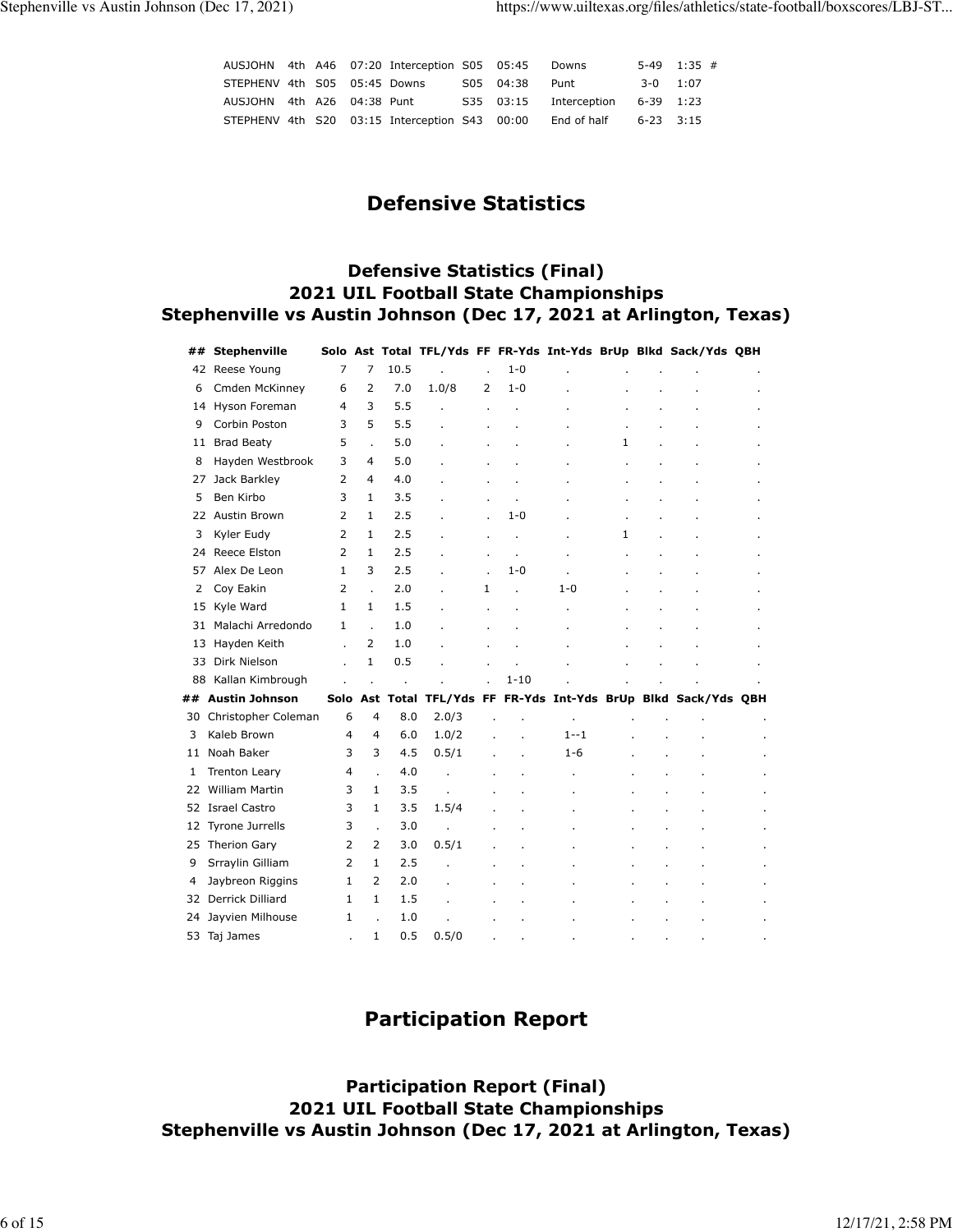**Stephenville**: 2-Eakin, 3-Eudy, 5-Kirbo, 6-McKinney, 7-Lambert, 8-Westbrook, 9-C. Poston, 11-Beaty, 13-Kieth, 14-Foreman, 15-Ward, 17-Maruska, 22-Brown, 23-Iribarren, 24-Elston, 27-Barkley, 31-Arredondo, 33-Nielson, 42-Young, 57-De Leon, 88-Kimbrough.

**Austin Johnson**: 1-Leary, 2-Mukuba, 3-Brown, 4-Riggins, 5-Miller, 6-Washington, 9-Gilliam, 10-Gordon, 11-Baker, 12-Jurrells, 13-Rogers, 14-Sandoval, 22-Martin, 24-Milhouse, 25-Gary, 28-Alexander, 30-Coleman, 32-Dilliard, 52-Castro, 53- James.

### **Box Score**

#### **Box Score (Final) Stephenville vs Austin Johnson (Dec 17, 2021 at Arlington, Texas)**

| Score by Quarters<br>$1 \t2 \t3 \t4$<br>Score                                                                                                                                                                                                                                                                                                                                                                                                                                                                                                                                                                                                                                                                                                                                                                                                                                                                                                                                                                                                                                       |
|-------------------------------------------------------------------------------------------------------------------------------------------------------------------------------------------------------------------------------------------------------------------------------------------------------------------------------------------------------------------------------------------------------------------------------------------------------------------------------------------------------------------------------------------------------------------------------------------------------------------------------------------------------------------------------------------------------------------------------------------------------------------------------------------------------------------------------------------------------------------------------------------------------------------------------------------------------------------------------------------------------------------------------------------------------------------------------------|
| Stephenville $17 \quad 7 \quad 7 \quad - \quad 38$<br>$Record: (16-0)$<br>$Record: (15-1)$                                                                                                                                                                                                                                                                                                                                                                                                                                                                                                                                                                                                                                                                                                                                                                                                                                                                                                                                                                                          |
| Scoring Summary:<br>1st 05:58 STEPHENV - Coy Eakin 16 yd pass from Ryder Lambert (Corbin Poston kick), 3-34 0:56, STEPHENV 7 - AUSJOHN 0<br>04:39 STEPHENV - Coy Eakin 7 yd run (Corbin Poston kick), 3-15 0:51, STEPHENV 14 - AUSJOHN 0<br>00:46 STEPHENV - Corbin Poston 26 yd field goal, 6-14 1:46, STEPHENV 17 - AUSJOHN 0<br>2nd 02:21 STEPHENV - Coy Eakin 43 yd pass from Ryder Lambert (Corbin Poston kick), 2-59 0:45, STEPHENV 24 - AUSJOHN 0<br>01:17 AUSJOHN - Noah Baker 33 yd pass from Oscar Gordon (Edguardo Sandoval kick), 4-76 0:58, STEPHENV 24 - AUSJOHN 7<br>3rd 10:54 STEPHENV - Kallan Kimbrough 10 yd fumble recovery (Corbin Poston kick), , STEPHENV 31 - AUSJOHN 7<br>03:56 AUSJOHN - Sedrick Alexander 29 yd pass from Oscar Gordon (Edguardo Sandoval kick), 9-80 2:13, STEPHENV 31 - AUSJOHN 14<br>4th 11:09 STEPHENV - Coy Eakin 31 yd pass from Ryder Lambert (Corbin Poston kick), 9–74 4:39, STEPHENV 38 - AUSJOHN 14<br>08:09 AUSJOHN - Noah Baker 30 yd pass from Oscar Gordon (Edquardo Sandoval kick), 11-75 3:00, STEPHENV 38 - AUSJOHN 21 |
| <b>STEPHENV</b><br><b>AUSJOHN</b>                                                                                                                                                                                                                                                                                                                                                                                                                                                                                                                                                                                                                                                                                                                                                                                                                                                                                                                                                                                                                                                   |
| FIRST DOWNS<br>20<br>27                                                                                                                                                                                                                                                                                                                                                                                                                                                                                                                                                                                                                                                                                                                                                                                                                                                                                                                                                                                                                                                             |
| 34-115<br>RUSHES-YARDS (NET)<br>$33 - 65$                                                                                                                                                                                                                                                                                                                                                                                                                                                                                                                                                                                                                                                                                                                                                                                                                                                                                                                                                                                                                                           |
| <b>PASSING YDS (NET)</b><br>258<br>372                                                                                                                                                                                                                                                                                                                                                                                                                                                                                                                                                                                                                                                                                                                                                                                                                                                                                                                                                                                                                                              |
| $29 - 16 - 2$<br>Passes Att-Comp-Int<br>$48 - 30 - 1$                                                                                                                                                                                                                                                                                                                                                                                                                                                                                                                                                                                                                                                                                                                                                                                                                                                                                                                                                                                                                               |
| <b>TOTAL OFFENSE PLAYS-YARDS</b><br>63-373<br>$81 - 437$                                                                                                                                                                                                                                                                                                                                                                                                                                                                                                                                                                                                                                                                                                                                                                                                                                                                                                                                                                                                                            |
| Fumble Returns-Yards<br>$1 - 10$<br>$0 - Q$                                                                                                                                                                                                                                                                                                                                                                                                                                                                                                                                                                                                                                                                                                                                                                                                                                                                                                                                                                                                                                         |
| Punt Returns-Yards<br>0-0<br>$1 - -4$                                                                                                                                                                                                                                                                                                                                                                                                                                                                                                                                                                                                                                                                                                                                                                                                                                                                                                                                                                                                                                               |
| Kickoff Returns-Yards<br>$1 - 15$<br>$4 - 32$                                                                                                                                                                                                                                                                                                                                                                                                                                                                                                                                                                                                                                                                                                                                                                                                                                                                                                                                                                                                                                       |
| $2 - 5$<br>Interception Returns-Yards<br>$1 - \theta$                                                                                                                                                                                                                                                                                                                                                                                                                                                                                                                                                                                                                                                                                                                                                                                                                                                                                                                                                                                                                               |
| $P$ unts (Number-Avg)<br>$4 - 47.8$<br>$1 - 32.0$                                                                                                                                                                                                                                                                                                                                                                                                                                                                                                                                                                                                                                                                                                                                                                                                                                                                                                                                                                                                                                   |
| Fumbles-Lost<br>$5 - 5$<br>$1 - \theta$                                                                                                                                                                                                                                                                                                                                                                                                                                                                                                                                                                                                                                                                                                                                                                                                                                                                                                                                                                                                                                             |
| Penalties-Yards<br>$6 - 34$<br>$12 - 102$                                                                                                                                                                                                                                                                                                                                                                                                                                                                                                                                                                                                                                                                                                                                                                                                                                                                                                                                                                                                                                           |
| 25:14<br>22:46<br>Possession Time                                                                                                                                                                                                                                                                                                                                                                                                                                                                                                                                                                                                                                                                                                                                                                                                                                                                                                                                                                                                                                                   |
| Third-Down Conversions<br>5 of 13<br>6 of 15                                                                                                                                                                                                                                                                                                                                                                                                                                                                                                                                                                                                                                                                                                                                                                                                                                                                                                                                                                                                                                        |
| Fourth-Down Conversions<br>0 of 1<br>$3$ of $6$                                                                                                                                                                                                                                                                                                                                                                                                                                                                                                                                                                                                                                                                                                                                                                                                                                                                                                                                                                                                                                     |
| Red-Zone Scores-Chances<br>$0 - 3$<br>$3 - 3$                                                                                                                                                                                                                                                                                                                                                                                                                                                                                                                                                                                                                                                                                                                                                                                                                                                                                                                                                                                                                                       |
| Sacks By: Number-Yards<br>0-0<br>0-0                                                                                                                                                                                                                                                                                                                                                                                                                                                                                                                                                                                                                                                                                                                                                                                                                                                                                                                                                                                                                                                |
| RUSHING: Stephenville-Julian Iribarren 10-42; Ryder Lambert 9-30; Coy<br>Eakin 6-25; Tate Maruska 7-20; TEAM 2-minus 2. Austin Johnson-Sedrick Alexander<br>$ 19-32;$ Oscar Gordon 10-30; Cyronn Miller 3-7; Trenton Leary 1-minus 4.                                                                                                                                                                                                                                                                                                                                                                                                                                                                                                                                                                                                                                                                                                                                                                                                                                               |
| PASSING: Stephenville-Ryder Lambert 16-29-2-258. Austin Johnson-Oscar<br>Gordon 30-48-1-372.                                                                                                                                                                                                                                                                                                                                                                                                                                                                                                                                                                                                                                                                                                                                                                                                                                                                                                                                                                                        |
| RECEIVING: Stephenville-Coy Eakin 9-187; Reece Elston 6-58; Kallan                                                                                                                                                                                                                                                                                                                                                                                                                                                                                                                                                                                                                                                                                                                                                                                                                                                                                                                                                                                                                  |

**RECEIVING:** Stephenville-Coy Eakin 9-187; Reece Elston 6-58; Kallan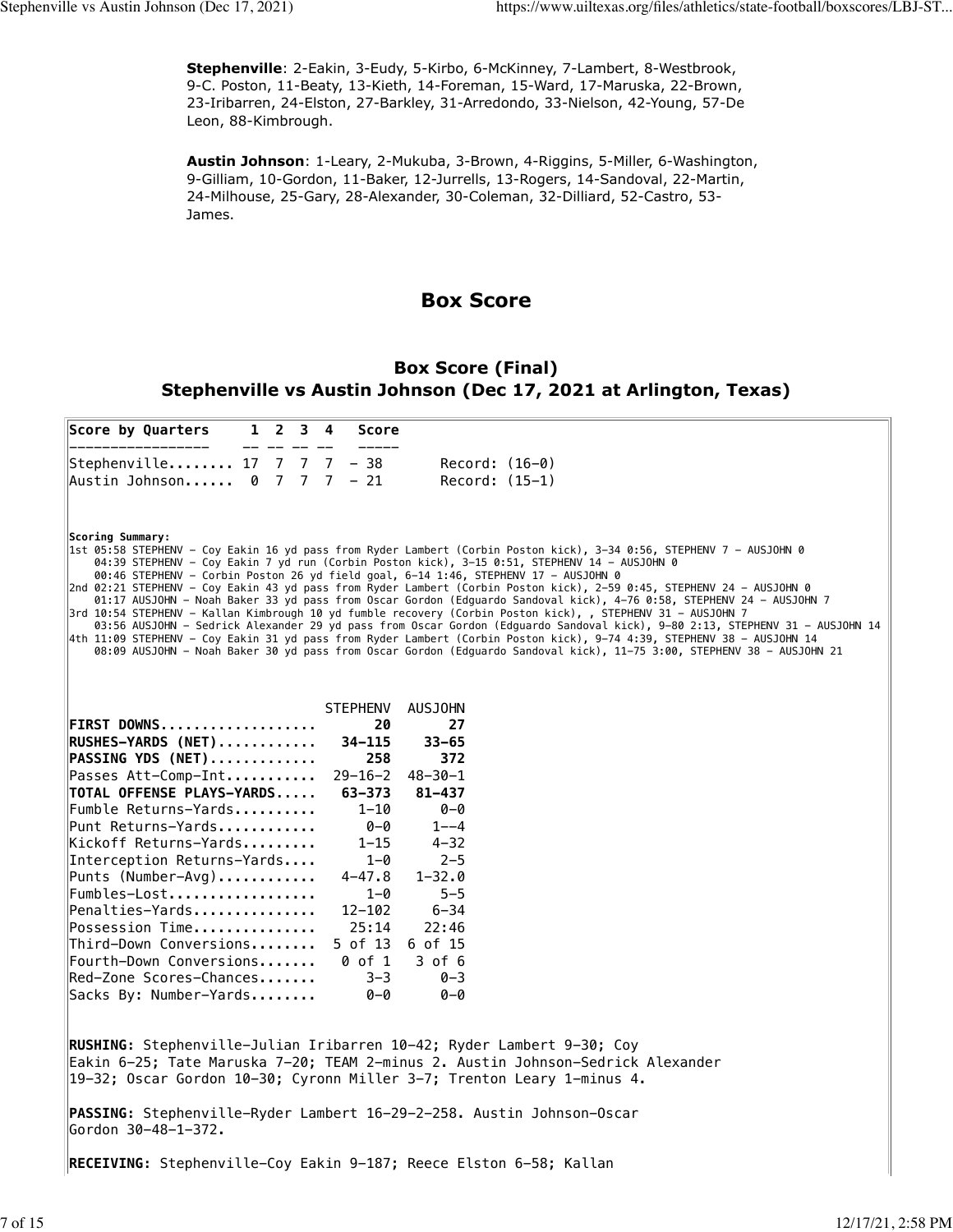Kimbrough 1-13. Austin Johnson-Trenton Leary 8-85; Fatu Mukuba 8-46; Keilan Rogers 5-82; Sedrick Alexander 5-81; Noah Baker 4-78. **INTERCEPTIONS:** Stephenville-Coy Eakin 1-0. Austin Johnson-Noah Baker 1-6; Kaleb Brown 1-minus 1. **FUMBLES:** Stephenville-Ryder Lambert 1-0. Austin Johnson-Sedrick Alexander 2-2; Oscar Gordon 1-1; Trenton Leary 1-1; Noah Baker 1-1. Stadium: AT&T Stadium Mattendance: 15366 Kickoff time: 11:07 AM End of Game: 2:13 PM Total elapsed time: 3:06 Officials: Referee: Rickey Herron; Umpire: Mike Washington; Linesman: Jack Kuntz; Line judge: Brandon Nunn; Back judge: M. Berkhadley; Field judge: David Hormell; Side judge: Nich McPhaul; Temperature: 72 Wind: N/A Weather: Indoors Conference 4A-D1 Championship MVP: Offensive - #2 Coy Eakin (Stephenville) MVP: Defensive - #42 Reese Young (Stephenville)

Stephenville vs Austin Johnson (Dec 17, 2021 at Arlington, Texas)

**SACKS (UA-A):** Stephenville-None. Austin Johnson-None.

**TACKLES (UA-A):** Stephenville-Reese Young 7-7; Cmden McKinney 6-2; Hyson Foreman 4-3; Corbin Poston 3-5; Brad Beaty 5-0; Hayden Westbrook 3-4; Jack Barkley 2-4; Ben Kirbo 3-1; Reece Elston 2-1; Austin Brown 2-1; Kyler Eudy 2-1; Alex De Leon 1-3; Coy Eakin 2-0; Kyle Ward 1-1; Malachi Arredondo 1-0; Hayden Keith 0-2; Dirk Nielson 0-1. Austin Johnson-Christopher Coleman 6-4; Kaleb Brown 4-4; Noah Baker 3-3; Trenton Leary 4-0; Israel Castro 3-1; William Martin 3-1; Tyrone Jurrells 3-0; Therion Gary 2-2; Srraylin Gilliam 2-1; Jaybreon Riggins 1-2; Derrick Dilliard 1-1; Jayvien Milhouse 1-0; Taj James 0-1.

#### **Player participation:**

Stephenville: 2-Eakin, 3-Eudy, 5-Kirbo, 6-McKinney, 7-Lambert, 8-Westbrook, 9-C. Poston, 11-Beaty, 13-Kieth, 14-Foreman, 15-Ward, 17-Maruska, 22-Brown, 23-Iribarren, 24-Elston, 27-Barkley, 31-Arredondo, 33-Nielson, 42-Young, 57-De Leon, 88-Kimbrough.

Austin Johnson: 1-Leary, 2-Mukuba, 3-Brown, 4-Riggins, 5-Miller, 6-Washington, 9-Gilliam, 10-Gordon, 11-Baker, 12-Jurrells, 13-Rogers, 14-Sandoval, 22-Martin, 24-Milhouse, 25-Gary, 28-Alexander, 30-Coleman, 32-Dilliard, 52-Castro, 53-James.

## **Play-by-Play Summary**

## **Play-by-Play Summary 2021 UIL Football State Championships Stephenville vs Austin Johnson (Dec 17, 2021 at Arlington, Texas)**

## **1st Quarter**

Stephenville wins toss; defers. LBJ will receive and west endzone. C. Poston kickoff 52 yards to the AUSJOHN8, Rogers return 5 yards to the AUSJOHN13 (Brown). Ausjohn 1-10 at Ausjohn13 Alexander rush for 2 yards to the AUSJOHN15 (De Leon). Ausjohn 2-8 at Ausjohn15 Gordon pass complete to Leary for 3 yards to the AUSJOHN18.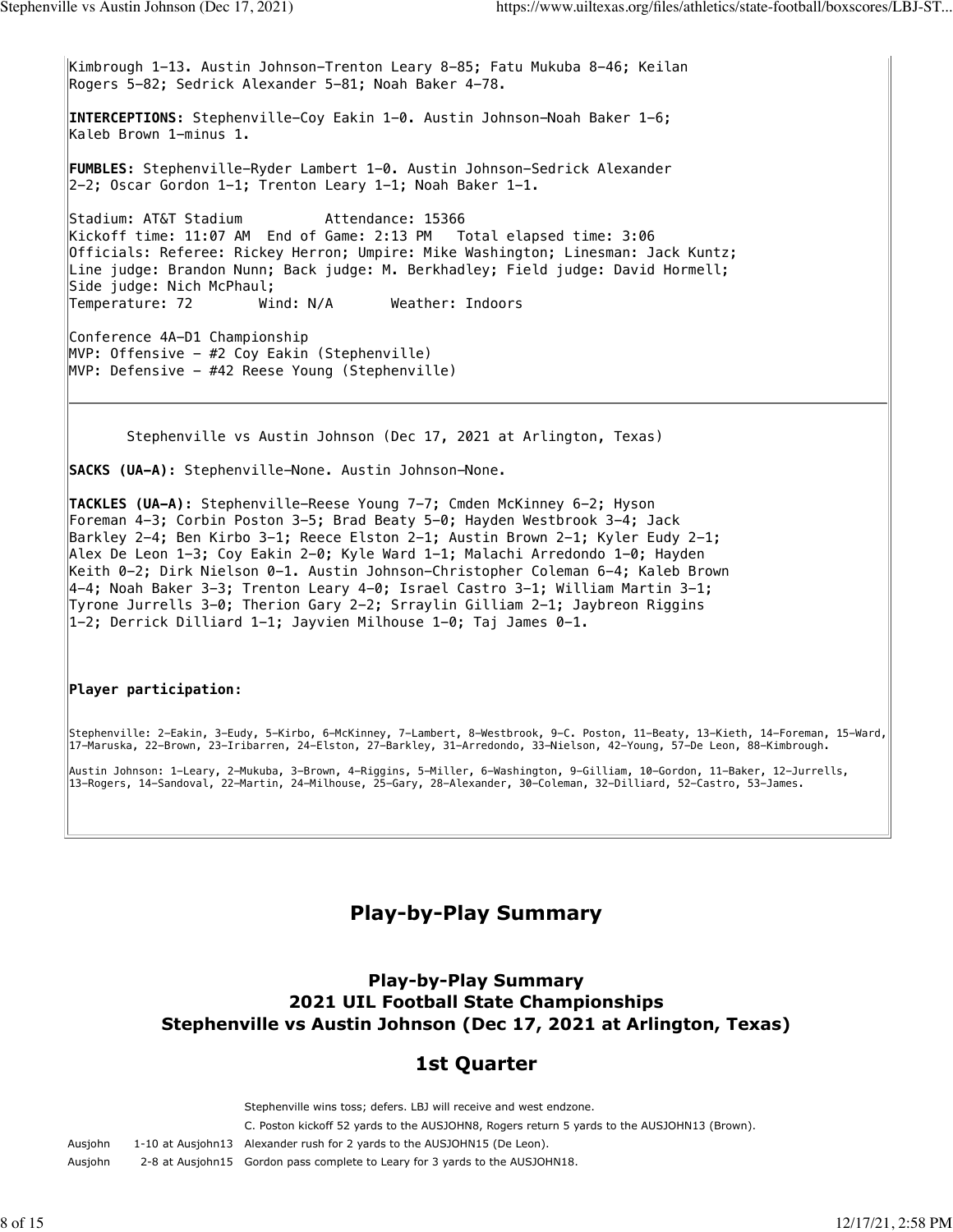| Ausjohn  |                   | 3-5 at Ausjohn18 Alexander rush for 7 yards to the AUSJOHN25, 1ST DOWN AUSJOHN (Young).                                                                                           |
|----------|-------------------|-----------------------------------------------------------------------------------------------------------------------------------------------------------------------------------|
| Ausjohn  |                   | 1-10 at Ausjohn25 Gordon pass complete to Mukuba for 8 yards to the AUSJOHN33 (Eudy).                                                                                             |
| Ausjohn  | 2-2 at Ausjohn33  | Gordon pass complete to Mukuba for 1 yard to the AUSJOHN34 (Eudy; Westbrook).                                                                                                     |
| Ausjohn  | 3-1 at Ausjohn34  | Gordon rush for 4 yards to the AUSJOHN38, 1ST DOWN AUSJOHN (C. Poston).                                                                                                           |
| Ausjohn  |                   | 1-10 at Ausjohn38 Gordon pass complete to Rogers for 38 yards to the STEPHENV24, 1ST DOWN AUSJOHN, out-of-bounds (Beaty).                                                         |
| Ausjohn  |                   | 1-10 at Stephenv24 Alexander rush for 6 yards to the STEPHENV18 (Kirbo; Westbrook).                                                                                               |
| Ausjohn  |                   | 2-4 at Stephenv18 Alexander rush for 3 yards to the STEPHENV15 (McKinney).                                                                                                        |
| Ausjohn  |                   | 3-1 at Stephenv15 Alexander rush for no gain to the STEPHENV15, fumble forced by McKinney, fumble by Alexander recovered by<br>3-1 at Stephenv15 STEPHENV McKinney at STEPHENV15. |
|          |                   | Drive: 10 plays, 72 yards, TOP 03:12                                                                                                                                              |
| Stephenv |                   | 1-10 at Stephenv15 STEPHENVILLE drive start at 08:48.                                                                                                                             |
| Stephenv |                   | 1-10 at Stephenv15 Lambert pass complete to Eakin for 43 yards to the AUSJOHN42, 1ST DOWN STEPHENV (Leary).                                                                       |
| Stephenv |                   | 1-10 at Ausjohn42 Lambert pass incomplete to Eakin.                                                                                                                               |
| Stephenv |                   | 2-10 at Ausjohn42 Maruska rush for 2 yards to the AUSJOHN40 (Coleman).                                                                                                            |
| Stephenv | 3-8 at Ausjohn40  | Maruska rush for 2 yards to the AUSJOHN38 (Coleman).                                                                                                                              |
| Stephenv |                   | 4-6 at Ausjohn 38 Lambert pass incomplete to Ward.                                                                                                                                |
|          |                   | Drive: 5 plays, 47 yards, TOP 01:25                                                                                                                                               |
| Ausjohn  | 1-10 at Ausjohn38 | AUSTIN JOHNSON drive start at 07:23.                                                                                                                                              |
| Ausjohn  | 1-10 at Ausjohn38 | Alexander rush for no gain to the AUSJOHN38 (Barkley).                                                                                                                            |
| Ausjohn  | 2-10 at Ausjohn38 | Leary rush for no gain to the AUSJOHN38, fumble by Leary recovered by STEPHENV De Leon at AUSJOHN34.<br>Drive: 2 plays, minus 4 yards, TOP 00:29                                  |
| Stephenv | 1-10 at Ausjohn34 | STEPHENVILLE drive start at 06:54.                                                                                                                                                |
| Stephenv | 1-10 at Ausjohn34 | Lambert pass complete to Eakin for 8 yards to the AUSJOHN26 (Leary).                                                                                                              |
| Stephenv | 2-2 at Ausjohn26  | Lambert pass complete to Eakin for 10 yards to the AUSJOHN16, 1ST DOWN STEPHENV (Leary).                                                                                          |
| Stephenv | 1-10 at Ausjohn16 | Lambert pass complete to Eakin for 16 yards to the AUSJOHN0, 1ST DOWN STEPHENV, TOUCHDOWN, clock 05:58.<br>C. Poston kick attempt good.                                           |
|          |                   | Stephenville 7, Austin Johnson 0                                                                                                                                                  |
|          |                   | Drive: 3 plays, 34 yards, TOP 00:56                                                                                                                                               |
|          |                   | C. Poston kickoff 60 yards to the AUSJOHN0, touchback.                                                                                                                            |
| Ausjohn  | 1-10 at Ausjohn25 | AUSTIN JOHNSON drive start at 05:58.                                                                                                                                              |
| Ausjohn  | 1-10 at Ausjohn25 | Alexander rush for 4 yards to the AUSJOHN29 (Westbrook).                                                                                                                          |
| Ausjohn  | 2-6 at Ausjohn29  | Alexander rush for loss of 8 yards to the AUSJOHN21, fumble forced by McKinney, fumble by Alexander recovered by<br>STEPHENV Young at AUSJOHN15.                                  |
|          |                   | Drive: 2 plays, minus 10 yards, TOP 00:28                                                                                                                                         |
| Stephenv | 1-10 at Ausjohn15 | STEPHENVILLE drive start at 05:30.                                                                                                                                                |
| Stephenv | 1-10 at Ausjohn15 | Lambert pass incomplete to Elston.                                                                                                                                                |
| Stephenv | 2-10 at Ausjohn15 | Maruska rush for 8 yards to the AUSJOHN7 (Gilliam).                                                                                                                               |
| Stephenv | 3-2 at Ausjohn07  | Eakin rush for 7 yards to the AUSJOHN0, 1ST DOWN STEPHENV, TOUCHDOWN, clock 04:39.                                                                                                |
|          |                   | C. Poston kick attempt good.                                                                                                                                                      |
|          |                   | <b>Stephenville 14, Austin Johnson 0</b>                                                                                                                                          |
|          |                   | Drive: 3 plays, 15 yards, TOP 00:58                                                                                                                                               |
|          |                   | C. Poston kickoff 53 yards to the AUSJOHN7, Washington return 5 yards to the AUSJOHN12 (Elston).                                                                                  |
| Ausjohn  | 1-10 at Ausjohn12 | AUSTIN JOHNSON drive start at 04:32.                                                                                                                                              |
| Ausjohn  | 1-10 at Ausjohn12 | Alexander rush for 3 yards to the AUSJOHN15 (Foreman).                                                                                                                            |
| Ausjohn  | 2-7 at Ausjohn15  | Alexander rush for 1 yard to the AUSJOHN16 (C. Poston; De Leon).                                                                                                                  |
| Ausjohn  | 3-6 at Ausjohn16  | Gordon pass complete to Alexander for 8 yards to the AUSJOHN24, 1ST DOWN AUSJOHN (Westbrook).                                                                                     |
| Ausjohn  | 1-10 at Ausjohn24 | Gordon rush for no gain to the AUSJOHN24 (Westbrook; Young).                                                                                                                      |
| Ausjohn  | 2-10 at Ausjohn24 | Gordon rush for loss of 2 yards to the AUSJOHN22, fumble by Gordon recovered by STEPHENV Brown at AUSJOHN22.                                                                      |
|          |                   | Drive: 5 plays, 10 yards, TOP 02:00                                                                                                                                               |
| Stephenv | 1-10 at Ausjohn22 | STEPHENVILLE drive start at 02:32.                                                                                                                                                |
| Stephenv |                   | 1-10 at Ausjohn22 Iribarren rush for 1 yard to the AUSJOHN21 (Coleman).                                                                                                           |
| Stephenv | 2-9 at Ausjohn21  | Lambert pass complete to Eakin for 11 yards to the AUSJOHN10, 1ST DOWN STEPHENV (Baker;Brown), PENALTY<br>AUSJOHN offside defense declined.                                       |
| Stephenv | 1-G at Ausjohn10  | Iribarren rush for 3 yards to the AUSJOHN7 (Brown).                                                                                                                               |
| Stephenv | 2-G at Ausjohn07  | Lambert pass incomplete to Eakin.                                                                                                                                                 |
| Stephenv | 3-G at Ausjohn07  | Lambert pass incomplete to Russell.                                                                                                                                               |
| Stephenv | 4-G at Ausjohn07  | C. Poston field goal attempt from 24 GOOD, clock 00:49, PENALTY AUSJOHN offside defense (Miller) 4 yards to the<br>AUSJOHN3, NO PLAY.                                             |
| Stephenv | 4-G at Ausjohn03  | PENALTY STEPHENV false start (Butches) 5 yards to the AUSJOHN8.                                                                                                                   |
| Stephenv | 4-G at Ausjohn08  | C. Poston field goal attempt from 26 GOOD, clock 00:46.                                                                                                                           |
|          |                   | Stephenville 17, Austin Johnson 0                                                                                                                                                 |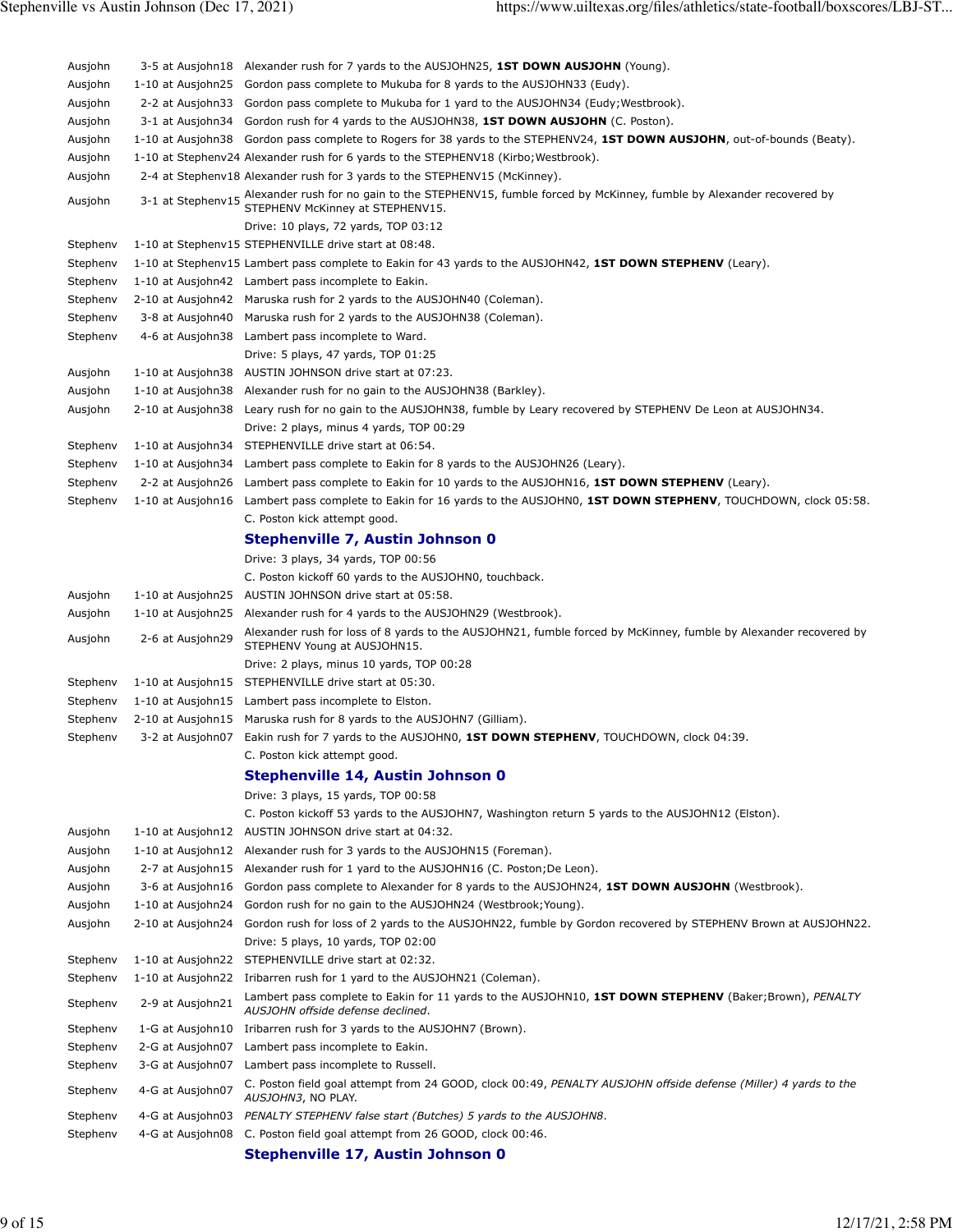|         | Drive: 6 plays, 14 yards, TOP 01:46                                                                                   |
|---------|-----------------------------------------------------------------------------------------------------------------------|
|         | C. Poston kickoff 53 yards to the AUSJOHN7, fair catch by Washington.                                                 |
| Ausjohn | 1-10 at Ausjohn25 AUSTIN JOHNSON drive start at 00:46.                                                                |
| Ausjohn | 1-10 at Ausjohn25 Gordon pass incomplete to Mukuba.                                                                   |
| Ausjohn | 2-10 at Ausjohn25 Gordon pass complete to Alexander for 5 yards to the AUSJOHN30 (McKinney).                          |
| Ausjohn | 3-5 at Ausjohn30 Gordon pass complete to Mukuba for 5 yards to the AUSJOHN35, 1ST DOWN AUSJOHN, out-of-bounds (Eudy). |
| Ausjohn | 1-10 at Ausjohn 35 Gordon pass incomplete to Leary.                                                                   |
|         | Drive: 4 plays, 10 yards, TOP 03:40                                                                                   |
|         | Stephenville 17, Austin Johnson 0                                                                                     |
|         | 2nd Quarter                                                                                                           |
| Ausiohn | $2-10$ at Ausiohn $35$ Start of 2nd quarter clock $12.00$                                                             |

| Ausjonn  |                              | 2-10 at Ausjonness Start or Zhu quarter, Clock 12:00.                                                                                                                                              |
|----------|------------------------------|----------------------------------------------------------------------------------------------------------------------------------------------------------------------------------------------------|
| Ausjohn  |                              | 2-10 at Ausjohn 35 Gordon pass incomplete to Leary.                                                                                                                                                |
| Ausjohn  |                              | 3-10 at Ausjohn35 Gordon pass complete to Leary for 15 yards to the 50 yardline, <b>1ST DOWN AUSJOHN</b> .                                                                                         |
| Ausjohn  | 1-10 at Ausjohn50            | PENALTY AUSJOHN false start (Alexander) 5 yards to the AUSJOHN45.                                                                                                                                  |
| Ausjohn  | 1-15 at Ausjohn45            | Gordon pass incomplete to Leary.                                                                                                                                                                   |
| Ausjohn  |                              | 2-15 at Ausjohn45 Gordon pass complete to Alexander for 32 yards to the STEPHENV23, 1ST DOWN AUSJOHN, out-of-bounds (Young).                                                                       |
| Ausjohn  |                              | 1-10 at Stephenv23 Gordon pass incomplete to Mukuba.                                                                                                                                               |
| Ausjohn  |                              | 2-10 at Stephenv23 Alexander rush for 3 yards to the STEPHENV20 (Arredondo).                                                                                                                       |
| Ausjohn  |                              | 3-7 at Stephenv20 Gordon pass incomplete to Baker.                                                                                                                                                 |
| Ausjohn  | 4-7 at Stephenv20            | Gordon pass incomplete to Mukuba, PENALTY STEPHENV pass interference (Westbrook) 11 yards to the STEPHENV9, 1ST DOWN AUSJOHN, NO PLAY.                                                             |
| Ausjohn  |                              | 1-G at Stephenv09 Miller rush for 1 yard to the STEPHENV8 (McKinney).                                                                                                                              |
| Ausjohn  |                              | 2-G at Stephenv08 Miller rush for 5 yards to the STEPHENV3 (Brown).                                                                                                                                |
| Ausjohn  |                              | 3-G at Stephenv03 Miller rush for 1 yard to the STEPHENV2 (McKinney).                                                                                                                              |
| Ausjohn  |                              | 4-G at Stephenv02 Alexander rush for 1 yard to the STEPHENV1 (C. Poston; Young).                                                                                                                   |
|          |                              | Drive: 15 plays, 74 yards, TOP 03:40                                                                                                                                                               |
| Stephenv |                              | 1-10 at Stephenv01 STEPHENVILLE drive start at 09:06.                                                                                                                                              |
| Stephenv |                              | 1-10 at Stephenv01 Lambert rush for 2 yards to the STEPHENV3 (Castro).                                                                                                                             |
| Stephenv |                              | 2-8 at Stephenv03 Lambert pass complete to Eakin for 8 yards to the STEPHENV11, 1ST DOWN STEPHENV (Milhouse).                                                                                      |
| Stephenv |                              | 1-10 at Stephenv11 Lambert pass complete to Elston for 11 yards to the STEPHENV22, 1ST DOWN STEPHENV (Baker).                                                                                      |
| Stephenv |                              | 1-10 at Stephenv22 Lambert rush for 1 yard to the STEPHENV23 (Castro).                                                                                                                             |
| Stephenv |                              | 2-9 at Stephenv23 Lambert pass complete to Elston for 12 yards to the STEPHENV35, 1ST DOWN STEPHENV (Baker).                                                                                       |
| Stephenv |                              | 1-10 at Stephenv35 Lambert pass complete to Elston for 10 yards to the STEPHENV45, out-of-bounds (Riggins), PENALTY STEPHENV illegal<br>1-10 at Stephenv35 block (Ward) 5 yards to the STEPHENV40. |
| Stephenv | 1-5 at Stephenv40 1st and 5. |                                                                                                                                                                                                    |
| Stephenv |                              | 1-5 at Stephenv40 Lambert pass complete to Elston for 4 yards to the STEPHENV44 (Martin).                                                                                                          |
| Stephenv |                              | 2-1 at Stephenv44 Maruska rush for 2 yards to the STEPHENV46, 1ST DOWN STEPHENV (Brown).                                                                                                           |
| Stephenv |                              | 1-10 at Stephenv46 Lambert rush for 1 yard to the STEPHENV47, out-of-bounds, PENALTY STEPHENV illegal formation 5 yards to the 1-10 at Stephenv46 STEPHENV41, NO PLAY.                             |
| Stephenv |                              | 1-15 at Stephenv41 Lambert rush for 3 yards to the STEPHENV44 (Dilliard).                                                                                                                          |
| Stephenv |                              | 2-12 at Stephenv44 Lambert rush for 2 yards to the STEPHENV46, fumble by Lambert recovered by STEPHENV Lambert at STEPHENV46.                                                                      |
| Stephenv |                              | 3-10 at Stephenv46 Lambert pass incomplete to Elston.                                                                                                                                              |
| Stephenv |                              | 4-10 at Stephenv46 Elston punt 39 yards to the AUSJOHN15, fair catch by Leary.                                                                                                                     |
|          |                              | Drive: 11 plays, 45 yards, TOP 04:47                                                                                                                                                               |
| Ausjohn  |                              | 1-10 at Ausjohn15 AUSTIN JOHNSON drive start at 04:19.                                                                                                                                             |
| Ausjohn  |                              | 1-10 at Ausjohn15 Gordon pass complete to Baker for 5 yards to the AUSJOHN20, out-of-bounds (Young).                                                                                               |
| Ausjohn  | 2-5 at Ausjohn20             | Gordon pass complete to Rogers for 7 yards to the AUSJOHN27, 1ST DOWN AUSJOHN (Young).                                                                                                             |
| Ausjohn  | 1-10 at Ausjohn27            | Gordon pass complete to Mukuba for no gain to the AUSJOHN27, out-of-bounds (Beaty).                                                                                                                |
| Ausjohn  |                              | 2-10 at Ausjohn27 Alexander rush for no gain to the AUSJOHN27 (Young).                                                                                                                             |
| Ausjohn  |                              | 3-10 at Ausjohn27 Timeout Austin Johnson, clock 03:23.                                                                                                                                             |
| Ausjohn  | 3-10 at Ausjohn27            | Gordon pass incomplete to Baker, PENALTY AUSJOHN holding declined.                                                                                                                                 |
| Ausjohn  | 4-10 at Ausjohn27            | Martin punt 32 yards to the STEPHENV41, downed.                                                                                                                                                    |
|          |                              | Drive: 5 plays, 12 yards, TOP 01:13                                                                                                                                                                |
| Stephenv |                              | 1-10 at Stephenv41 STEPHENVILLE drive start at 03:06.                                                                                                                                              |
| Stephenv | 1-10 at Stephenv41           | Lambert pass incomplete to Iribarren, PENALTY AUSJOHN holding (Coney) 10 yards to the AUSJOHN49, 1ST DOWN<br>STEPHENV, NO PLAY.                                                                    |
| Stephenv | 1-10 at Ausjohn49            | Lambert pass complete to Elston for 6 yards to the AUSJOHN43 (Baker; Brown).                                                                                                                       |
| Stephenv | 2-4 at Ausjohn43             | Lambert pass complete to Eakin for 43 yards to the AUSJOHN0, 1ST DOWN STEPHENV, TOUCHDOWN, clock 02:21.                                                                                            |
| Stephenv | 1-G at Ausjohn03             | PENALTY STEPHENV delay of game 5 yards to the AUSJOHN8.                                                                                                                                            |
|          |                              | C. Poston kick attempt good.                                                                                                                                                                       |
|          |                              |                                                                                                                                                                                                    |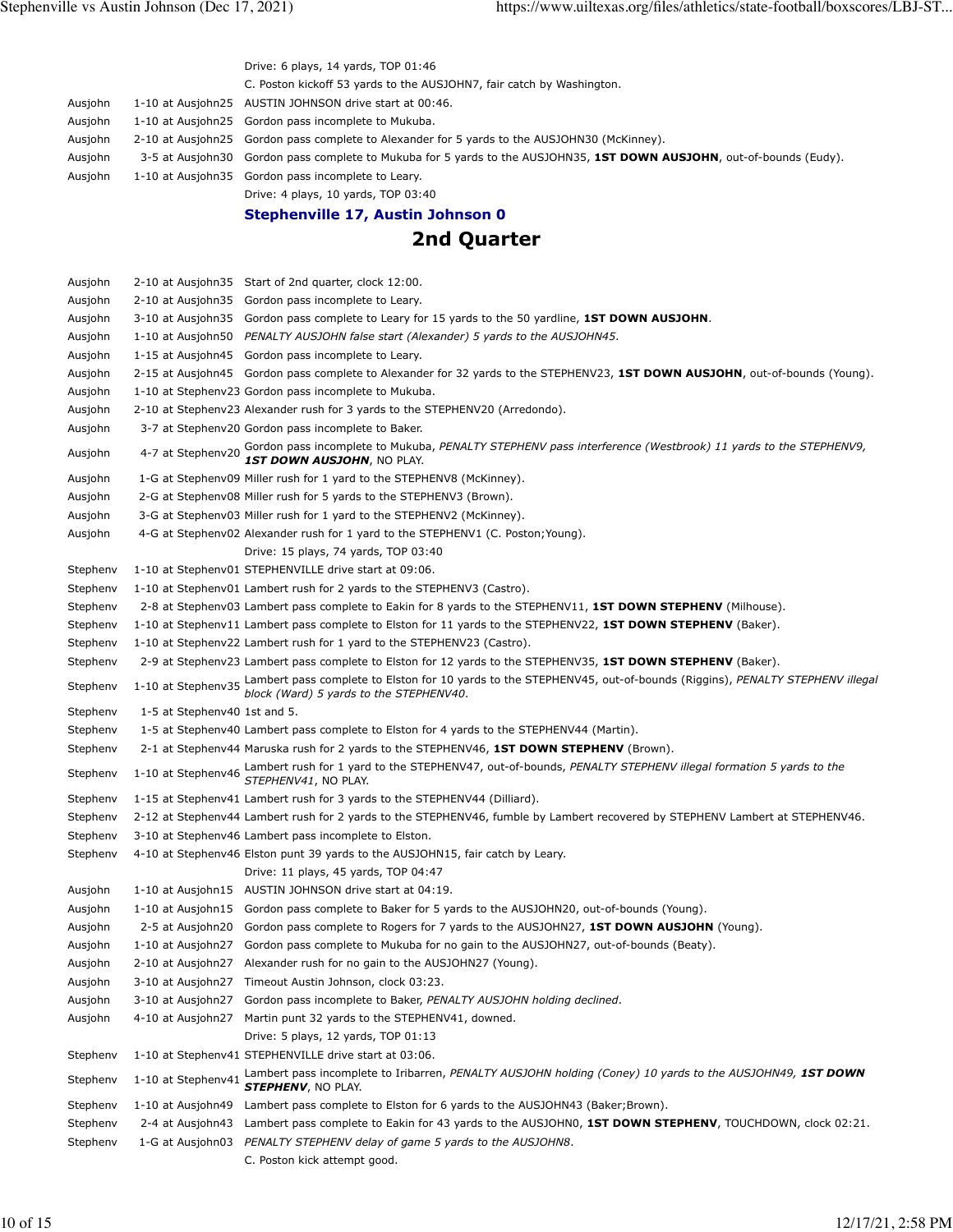|          |                    | Stephenville 24, Austin Johnson 0                                                                                                                    |
|----------|--------------------|------------------------------------------------------------------------------------------------------------------------------------------------------|
|          |                    | Drive: 2 plays, 59 yards, TOP 00:51                                                                                                                  |
|          |                    | C. Poston kickoff 45 yards to the AUSJOHN15, Washington return 9 yards to the AUSJOHN24 (Nielson; Young).                                            |
| Ausjohn  |                    | 1-10 at Ausjohn24 AUSTIN JOHNSON drive start at 02:15.                                                                                               |
| Ausjohn  |                    | 1-10 at Ausjohn24 Gordon pass complete to Mukuba for 16 yards to the AUSJOHN40, 1ST DOWN AUSJOHN, out-of-bounds (C. Poston).                         |
| Ausjohn  | 1-10 at Ausjohn40  | Gordon pass complete to Leary for 10 yards to the 50 yardline, 1ST DOWN AUSJOHN (Westbrook).                                                         |
| Ausjohn  |                    | 1-10 at Ausjohn50 PENALTY STEPHENV unsportsmanlike conduct (Beaty) 15 yards to the STEPHENV35, 1ST DOWN AUSJOHN.                                     |
| Ausjohn  |                    | 1-10 at Stephenv35 Gordon rush for 2 yards to the STEPHENV33 (Brown; Barkley).                                                                       |
| Ausjohn  |                    | 2-8 at Stephenv33 Gordon pass complete to Baker for 33 yards to the STEPHENV0, 1ST DOWN AUSJOHN, TOUCHDOWN, clock 01:17.                             |
| Ausjohn  |                    | 1-G at Stephenv03 Timeout Austin Johnson, clock 01:17.                                                                                               |
|          |                    | Sandoval kick attempt good.                                                                                                                          |
|          |                    | <b>Stephenville 24, Austin Johnson 7</b>                                                                                                             |
|          |                    | Drive: 4 plays, 76 yards, TOP 00:58                                                                                                                  |
|          |                    | Sandoval kickoff 37 yards to the STEPHENV23, fair catch by Lambert.                                                                                  |
| Stephenv |                    | 1-10 at Stephenv25 STEPHENVILLE drive start at 01:17.                                                                                                |
| Stephenv | 1-10 at Stephenv25 | Lambert pass complete to Eakin for 17 yards to the STEPHENV42, <b>1ST DOWN STEPHENV</b> (Gilliam), <i>PENALTY</i> STEPHENV offside defense declined. |
| Stephenv |                    | 1-10 at Stephenv42 PENALTY STEPHENV false start (Elston) 5 yards to the STEPHENV37.                                                                  |
| Stephenv |                    | 1-15 at Stephenv37 Lambert pass incomplete to Eakin.                                                                                                 |
| Stephenv |                    | 2-15 at Stephenv37 Lambert pass incomplete to Kimbrough.                                                                                             |
| Stephenv |                    | 3-15 at Stephenv37 Lambert rush for 13 yards to the 50 yardline (Brown).                                                                             |
| Stephenv |                    | 4-2 at Stephenv50 Timeout Austin Johnson, clock 00:32.                                                                                               |
| Stephenv |                    | 4-2 at Stephenv50 Timeout Stephenville, clock 00:32.                                                                                                 |
| Stephenv |                    | 4-2 at Stephenv50 Elston punt 40 yards to the AUSJOHN10, fair catch by Leary.                                                                        |
|          |                    | Drive: 4 plays, 25 yards, TOP 00:52                                                                                                                  |
| Ausjohn  |                    | 1-10 at Ausjohn10 AUSTIN JOHNSON drive start at 00:25.                                                                                               |
| Ausjohn  |                    | 1-10 at Ausjohn10 Alexander rush for 5 yards to the AUSJOHN15 (Young; McKinney).                                                                     |
| Ausjohn  |                    | 2-5 at Ausjohn15 End of half, clock 00:00.                                                                                                           |
|          |                    | Drive: 1 plays, 5 yards, TOP 00:25                                                                                                                   |
|          |                    | <b>Stephenville 24, Austin Johnson 7</b>                                                                                                             |

# **3rd Quarter**

| Ausjohn  |                   | 2-5 at Ausjohn15 Start of 3rd quarter, clock 12:00, AUSJOHN ball on AUSJOHN40.                                                                                                                                                                       |
|----------|-------------------|------------------------------------------------------------------------------------------------------------------------------------------------------------------------------------------------------------------------------------------------------|
|          |                   | Drive: 1 plays, 5 yards, TOP 00:25                                                                                                                                                                                                                   |
|          |                   | Sandoval kickoff 45 yards to the STEPHENV15, out-of-bounds, STEPHENV ball on STEPHENV30.                                                                                                                                                             |
| Stephenv |                   | 1-10 at Stephenv30 STEPHENVILLE drive start at 12:00.                                                                                                                                                                                                |
| Stephenv |                   | 1-10 at Stephenv30 Lambert pass complete to Elston for 15 yards to the STEPHENV45, 1ST DOWN STEPHENV (Leary).                                                                                                                                        |
| Stephenv |                   | 1-10 at Stephenv45 Iribarren rush for 22 yards to the AUSJOHN33, 1ST DOWN STEPHENV (Gilliam; Riggins).                                                                                                                                               |
| Stephenv | 1-10 at Ausjohn33 | Lambert pass intercepted by Baker at the AUSJOHN4, Baker return 4 yards to the AUSJOHN8, fumble forced by Eakin,<br>fumble by Baker recovered by STEPHENV Kimbrough at AUSJOHN10, Kimbrough for 10 yards to the AUSJOHN0,<br>TOUCHDOWN, clock 10:54. |
|          |                   | Drive: 3 plays, 37 yards, TOP 00:00                                                                                                                                                                                                                  |
|          |                   | C. Poston kick attempt good.                                                                                                                                                                                                                         |
|          |                   | Stephenville 31, Austin Johnson 7                                                                                                                                                                                                                    |
|          |                   | C. Poston kickoff 46 yards to the AUSJOHN14, Washington return 13 yards to the AUSJOHN27 (Ward; Kieth).                                                                                                                                              |
| Ausjohn  | 1-10 at Ausjohn27 | AUSTIN JOHNSON drive start at 10:45.                                                                                                                                                                                                                 |
| Ausjohn  | 1-10 at Ausjohn27 | Gordon pass complete to Leary for 7 yards to the AUSJOHN34 (Foreman).                                                                                                                                                                                |
| Ausjohn  | 2-3 at Ausjohn34  | Gordon pass complete to Leary for 5 yards to the AUSJOHN39, 1ST DOWN AUSJOHN (Foreman).                                                                                                                                                              |
| Ausjohn  | 1-10 at Ausjohn39 | Alexander rush for 5 yards to the AUSJOHN44 (Barkley; Young).                                                                                                                                                                                        |
| Ausjohn  | 2-5 at Ausjohn44  | Gordon pass complete to Mukuba for 2 yards to the AUSJOHN46 (Young).                                                                                                                                                                                 |
| Ausjohn  | 3-3 at Ausjohn46  | Alexander rush for 2 yards to the AUSJOHN48 (Barkley; De Leon).                                                                                                                                                                                      |
| Ausjohn  | 4-1 at Ausjohn48  | Timeout Austin Johnson, clock 09:02.                                                                                                                                                                                                                 |
| Ausjohn  | 4-1 at Ausjohn48  | Alexander rush for no gain to the AUSJOHN48 (Westbrook; Young).                                                                                                                                                                                      |
|          |                   | Drive: 6 plays, 21 yards, TOP 01:48                                                                                                                                                                                                                  |
| Stephenv | 1-10 at Ausjohn48 | STEPHENVILLE drive start at 08:57.                                                                                                                                                                                                                   |
| Stephenv | 1-10 at Ausjohn48 | Lambert rush for 2 yards to the AUSJOHN46 (Coleman).                                                                                                                                                                                                 |
| Stephenv | 2-8 at Ausjohn46  | Maruska rush for 6 yards to the AUSJOHN40 (Gary).                                                                                                                                                                                                    |
| Stephenv | 3-2 at Ausjohn40  | Maruska rush for 3 yards to the AUSJOHN37, 1ST DOWN STEPHENV (Dilliard; Gary).                                                                                                                                                                       |
| Stephenv | 1-10 at Ausjohn37 | Lambert pass incomplete to Eakin.                                                                                                                                                                                                                    |
| Stephenv | 2-10 at Ausjohn37 | Maruska rush for loss of 3 yards to the AUSJOHN40 (Castro).                                                                                                                                                                                          |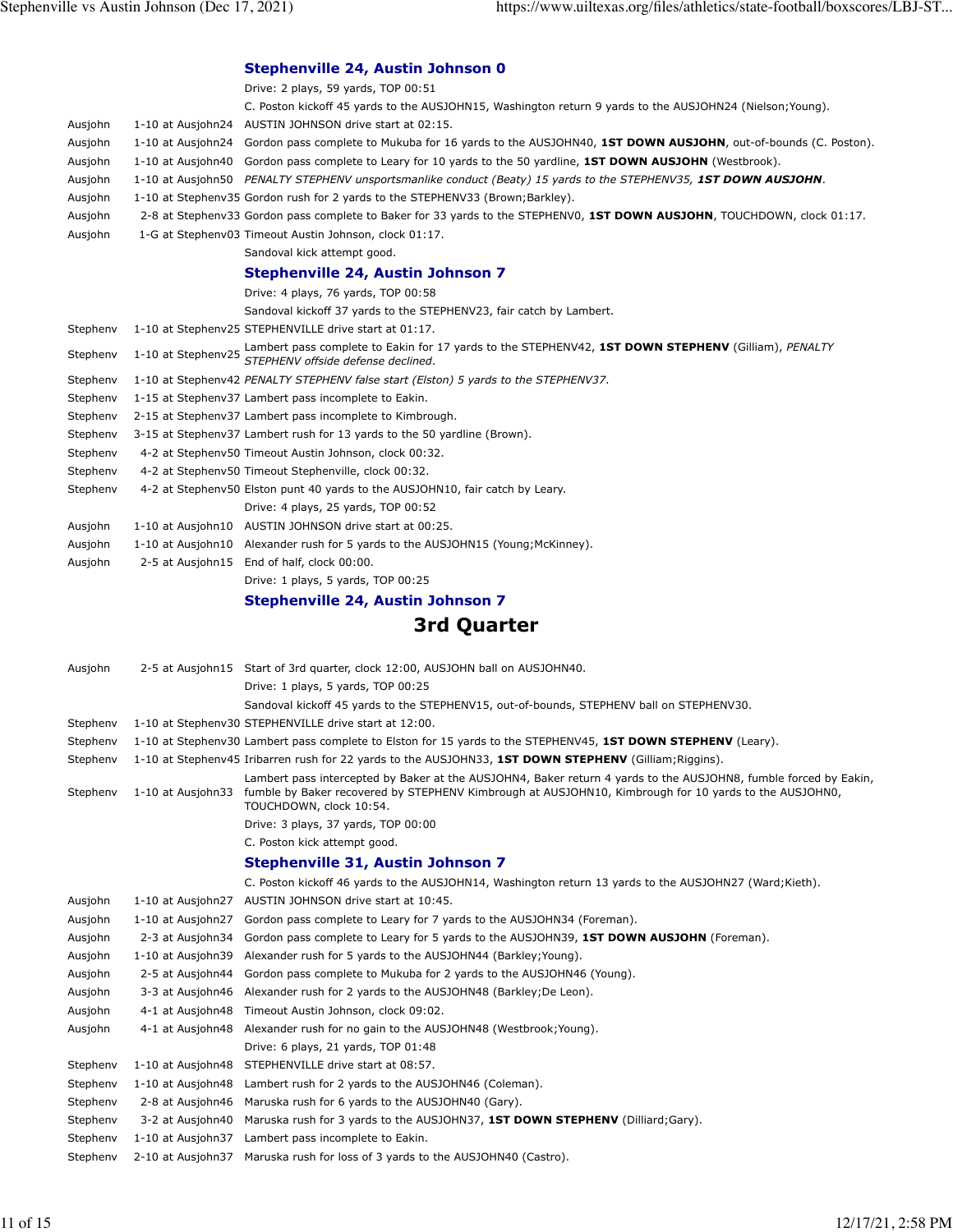| Stephenv | 3-13 at Ausjohn40  | Eakin rush for loss of 2 yards to the AUSJOHN42 (Brown; Baker).                                                                   |
|----------|--------------------|-----------------------------------------------------------------------------------------------------------------------------------|
| Stephenv | 4-15 at Ausjohn42  | PENALTY STEPHENV delay of game 5 yards to the AUSJOHN47.                                                                          |
| Stephenv | 4-20 at Ausjohn47  | Elston punt 47 yards to the AUSJOHN0, touchback.                                                                                  |
|          |                    | Drive: 6 plays, 1 yards, TOP 02:48                                                                                                |
| Ausjohn  |                    | 1-10 at Ausjohn20 AUSTIN JOHNSON drive start at 06:09.                                                                            |
| Ausjohn  |                    | 1-10 at Ausjohn20 Alexander rush for 3 yards to the AUSJOHN23 (McKinney; Foreman).                                                |
| Ausjohn  | 2-7 at Ausjohn23   | Gordon rush for 7 yards to the AUSJOHN30, 1ST DOWN AUSJOHN (C. Poston; Foreman).                                                  |
| Ausjohn  | 1-10 at Ausjohn30  | Gordon pass complete to Leary for 5 yards to the AUSJOHN35 (Foreman; C. Poston).                                                  |
| Ausjohn  |                    | 2-5 at Ausjohn35 Gordon pass complete to Rogers for 25 yards to the STEPHENV40, 1ST DOWN AUSJOHN (Beaty).                         |
| Ausjohn  |                    | 1-10 at Stephenv40 Alexander rush for 1 yard to the STEPHENV39 (De Leon; C. Poston).                                              |
| Ausjohn  |                    | 2-9 at Stephenv39 Gordon pass incomplete to Mukuba (Eudy).                                                                        |
| Ausjohn  |                    | 3-9 at Stephenv39 Gordon pass incomplete to Alexander, PENALTY AUSJOHN holding declined.                                          |
| Ausjohn  |                    | 4-9 at Stephenv39 Gordon pass complete to Baker for 10 yards to the STEPHENV29, 1ST DOWN AUSJOHN, out-of-bounds (Kirbo).          |
| Ausjohn  | 1-10 at Stephenv29 | Gordon pass complete to Alexander for 29 yards to the STEPHENV0, 1ST DOWN AUSJOHN, TOUCHDOWN, clock<br>03:56.                     |
|          |                    | Sandoval kick attempt good.                                                                                                       |
|          |                    | <b>Stephenville 31, Austin Johnson 14</b>                                                                                         |
|          |                    |                                                                                                                                   |
|          |                    | Drive: 9 plays, 80 yards, TOP 02:21                                                                                               |
|          |                    | Sandoval kickoff 49 yards to the STEPHENV11, Iribarren return 15 yards to the STEPHENV26 (Martin).                                |
| Stephenv |                    | 1-10 at Stephenv26 STEPHENVILLE drive start at 03:48.                                                                             |
| Stephenv |                    | 1-10 at Stephenv26 Iribarren rush for 4 yards to the STEPHENV30 (Jurrells).                                                       |
| Stephenv |                    | 2-6 at Stephenv30 Iribarren rush for loss of 1 yard to the STEPHENV29 (Coleman; James).                                           |
| Stephenv |                    | 3-7 at Stephenv29 PENALTY AUSJOHN offside defense (Coleman) 5 yards to the STEPHENV34.                                            |
| Stephenv |                    | 3-2 at Stephenv34 Iribarren rush for 12 yards to the STEPHENV46, 1ST DOWN STEPHENV (Brown).                                       |
| Stephenv |                    | 1-10 at Stephenv46 Iribarren rush for 5 yards to the AUSJOHN49 (Martin; Coleman).                                                 |
| Stephenv |                    | 2-5 at Ausjohn49 Iribarren rush for 1 yard to the AUSJOHN48 (Gary).                                                               |
| Stephenv |                    | 3-4 at Ausjohn48 Lambert pass complete to Kimbrough for 13 yards to the AUSJOHN35, 1ST DOWN STEPHENV (Martin).                    |
| Stephenv |                    | 1-10 at Ausjohn35 Lambert rush for 6 yards to the AUSJOHN29 (Coleman).                                                            |
|          |                    | Drive: 7 plays, 45 yards, TOP 04:39                                                                                               |
|          |                    | <b>Stephenville 31, Austin Johnson 14</b>                                                                                         |
|          |                    | 4th Quarter                                                                                                                       |
|          |                    |                                                                                                                                   |
|          |                    |                                                                                                                                   |
| Stephenv |                    | 2-4 at Ausjohn29 Start of 4th quarter, clock 12:00.                                                                               |
| Stephenv |                    | 2-4 at Ausjohn29 Iribarren rush for loss of 2 yards to the AUSJOHN31 (Coleman; Gary).                                             |
| Stephenv |                    | 3-6 at Ausjohn31 Lambert pass complete to Eakin for 31 yards to the AUSJOHN0, 1ST DOWN STEPHENV, TOUCHDOWN, clock 11:09.          |
|          |                    | C. Poston kick attempt good.                                                                                                      |
|          |                    | <b>Stephenville 38, Austin Johnson 14</b>                                                                                         |
|          |                    | Drive: 9 plays, 74 yards, TOP 04:39                                                                                               |
|          |                    | C. Poston kickoff 60 yards to the AUSJOHN0, touchback.                                                                            |
| Ausjohn  | 1-10 at Ausjohn25  | AUSTIN JOHNSON drive start at 11:09.                                                                                              |
| Ausjohn  | 1-10 at Ausjohn25  | Gordon rush for 4 yards to the AUSJOHN29.                                                                                         |
| Ausjohn  | 2-6 at Ausjohn29   | Gordon pass complete to Mukuba for 11 yards to the AUSJOHN40, 1ST DOWN AUSJOHN (Beaty).                                           |
| Ausjohn  | 1-10 at Ausjohn40  | Gordon pass complete to Rogers for 6 yards to the AUSJOHN46 (Kirbo).                                                              |
| Ausjohn  | 2-4 at Ausjohn46   | Gordon pass complete to Mukuba for 3 yards to the AUSJOHN49 (Beaty).                                                              |
| Ausjohn  | 3-1 at Ausjohn49   | Gordon rush for 2 yards to the STEPHENV49, 1ST DOWN AUSJOHN (Young).                                                              |
| Ausjohn  |                    | 1-10 at Stephenv49 Gordon pass incomplete to Leary.                                                                               |
| Ausjohn  |                    |                                                                                                                                   |
| Ausjohn  |                    |                                                                                                                                   |
|          |                    | 2-10 at Stephenv49 Gordon pass incomplete to Mukuba.                                                                              |
|          |                    | 3-10 at Stephenv49 Gordon pass incomplete to Alexander.                                                                           |
| Ausjohn  |                    | 4-10 at Stephenv49 Gordon pass complete to Leary for 12 yards to the STEPHENV37, 1ST DOWN AUSJOHN (Kirbo).                        |
| Ausjohn  |                    | 1-10 at Stephenv37 Gordon rush for 7 yards to the STEPHENV30 (Barkley).                                                           |
| Ausjohn  |                    | 2-3 at Stephenv30 Gordon pass complete to Baker for 30 yards to the STEPHENV0, 1ST DOWN AUSJOHN, TOUCHDOWN, clock 08:09.          |
|          |                    | Sandoval kick attempt good.                                                                                                       |
|          |                    | <b>Stephenville 38, Austin Johnson 21</b>                                                                                         |
|          |                    | Drive: 11 plays, 75 yards, TOP 03:01                                                                                              |
|          |                    | Sandoval kickoff 19 yards to the STEPHENV41, downed.                                                                              |
| Stephenv |                    | 1-10 at Stephenv41 STEPHENVILLE drive start at 08:08.                                                                             |
| Stephenv |                    | 1-10 at Stephenv41 Timeout Stephenville, clock 08:08.                                                                             |
| Stephenv |                    | 1-10 at Stephenv41 Lambert rush for loss of 2 yards to the STEPHENV39 (Brown; Castro).                                            |
| Stephenv |                    | 2-12 at Stephenv39 Lambert pass incomplete to Eakin, PENALTY AUSJOHN offside defense (Miller) 5 yards to the STEPHENV44, NO PLAY. |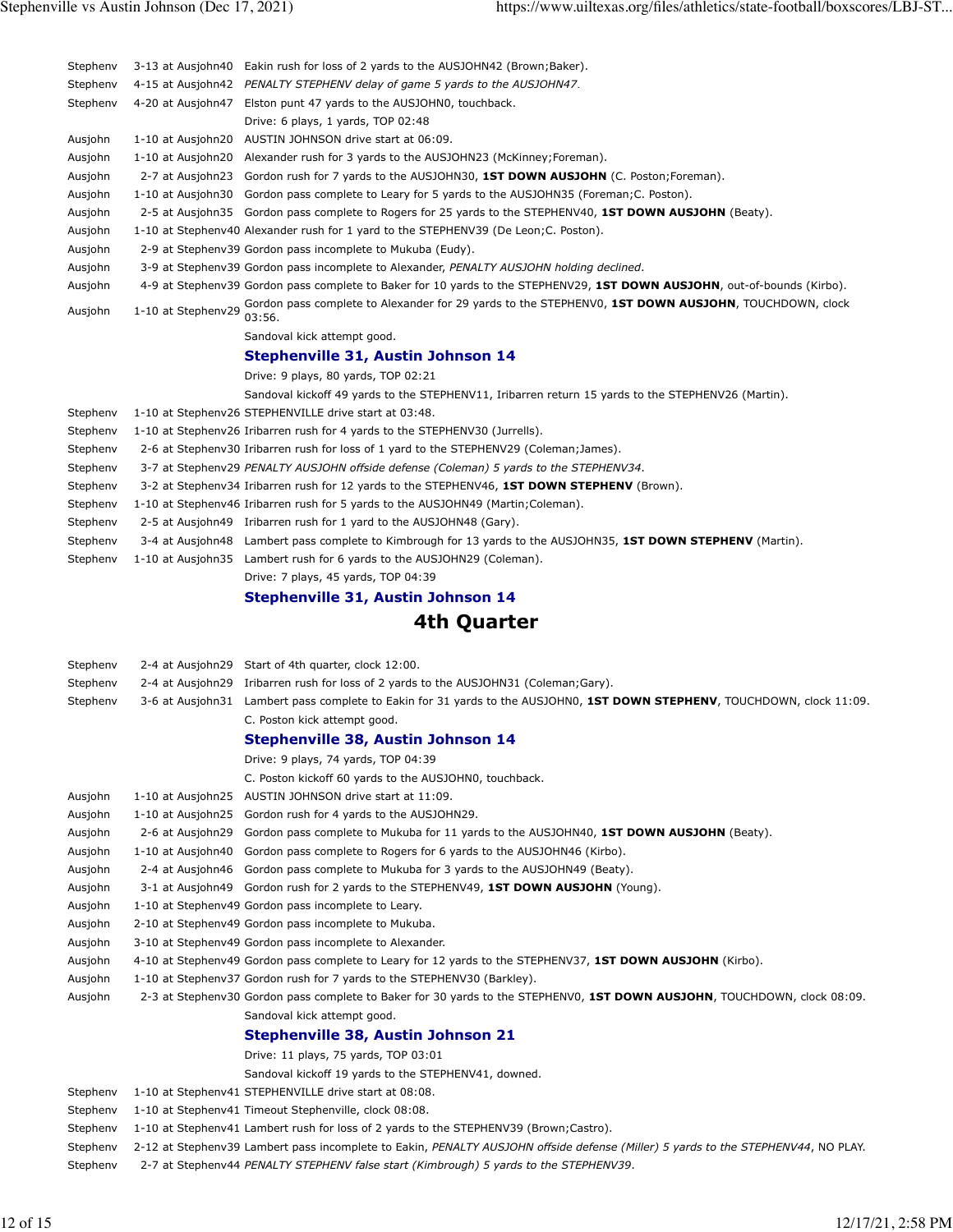| Stephenv |                    | 2-12 at Stephenv39 Lambert pass incomplete to Maruska.                                                                                                         |  |  |  |  |  |
|----------|--------------------|----------------------------------------------------------------------------------------------------------------------------------------------------------------|--|--|--|--|--|
| Stephenv |                    | 3-12 at Stephenv39 Lambert pass intercepted by Brown at the AUSJOHN47, Brown return -1 yards to the AUSJOHN46 (Ward).                                          |  |  |  |  |  |
|          |                    | Drive: 3 plays, minus 2 yards, TOP 00:48                                                                                                                       |  |  |  |  |  |
| Ausjohn  |                    | 1-10 at Ausjohn46 AUSTIN JOHNSON drive start at 07:20.                                                                                                         |  |  |  |  |  |
| Ausjohn  |                    | 1-10 at Ausjohn46 Gordon pass complete to Leary for 28 yards to the STEPHENV26, 1ST DOWN AUSJOHN, out-of-bounds (Foreman).                                     |  |  |  |  |  |
| Ausjohn  | 1-10 at Stephenv26 | Gordon pass incomplete to Baker, PENALTY STEPHENV pass interference (Foreman) 15 yards to the STEPHENV11, 1ST<br>DOWN AUSJOHN, NO PLAY.                        |  |  |  |  |  |
| Ausjohn  |                    | 1-10 at Stephenv11 Gordon pass incomplete to Mukuba (Beaty).                                                                                                   |  |  |  |  |  |
| Ausjohn  |                    | 2-10 at Stephenv11 Gordon rush for no gain to the STEPHENV11 (Barkley; Young).                                                                                 |  |  |  |  |  |
| Ausjohn  |                    | 3-10 at Stephenv11 Gordon pass complete to Rogers for 6 yards to the STEPHENV5 (Elston).                                                                       |  |  |  |  |  |
| Ausjohn  |                    | 4-4 at Stephenv05 Gordon pass incomplete to Baker.                                                                                                             |  |  |  |  |  |
|          |                    | Drive: 5 plays, 49 yards, TOP 01:35                                                                                                                            |  |  |  |  |  |
| Stephenv |                    | 1-10 at Stephenv05 STEPHENVILLE drive start at 05:45.                                                                                                          |  |  |  |  |  |
| Stephenv |                    | 1-10 at Stephenv05 Iribarren rush for loss of 3 yards to the STEPHENV2.                                                                                        |  |  |  |  |  |
| Stephenv |                    | 2-13 at Stephenv02 Lambert pass incomplete to Eakin.                                                                                                           |  |  |  |  |  |
| Stephenv |                    | 3-13 at Stephenv02 Lambert rush for 3 yards to the STEPHENV5 (Coleman; Riggins).                                                                               |  |  |  |  |  |
| Stephenv |                    | 4-10 at Stephenv05 Timeout Austin Johnson, clock 04:53.                                                                                                        |  |  |  |  |  |
| Stephenv |                    | 4-10 at Stephenv05 Elston punt 65 yards to the AUSJOHN30, Riggins return -4 yards to the AUSJOHN26 (Eakin).                                                    |  |  |  |  |  |
|          |                    | Drive: 3 plays, 0 yards, TOP 01:07                                                                                                                             |  |  |  |  |  |
| Ausjohn  |                    | 1-10 at Ausjohn26 AUSTIN JOHNSON drive start at 04:38.                                                                                                         |  |  |  |  |  |
| Ausjohn  | 1-10 at Ausjohn26  | Gordon pass incomplete to Leary, PENALTY STEPHENV pass interference (Kirbo) 15 yards to the AUSJOHN41, 1ST<br><b>DOWN AUSJOHN, NO PLAY.</b>                    |  |  |  |  |  |
| Ausjohn  |                    | 1-10 at Ausjohn41 Gordon pass incomplete to Rogers.                                                                                                            |  |  |  |  |  |
| Ausjohn  | 2-10 at Ausjohn41  | Gordon pass incomplete to Leary, PENALTY STEPHENV pass interference (Kieth) 11 yards to the STEPHENV48, 1ST<br><b>DOWN AUSJOHN, NO PLAY.</b>                   |  |  |  |  |  |
| Ausjohn  |                    | 1-10 at Stephenv48 Gordon pass incomplete to Leary.                                                                                                            |  |  |  |  |  |
| Ausjohn  |                    | 2-10 at Stephenv48 Gordon pass complete to Alexander for 7 yards to the STEPHENV41 (Elston; Kieth).                                                            |  |  |  |  |  |
| Ausjohn  |                    | 3-3 at Stephenv41 Gordon pass incomplete to Mukuba.                                                                                                            |  |  |  |  |  |
| Ausjohn  |                    | 4-3 at Stephenv41 Gordon rush for 6 yards to the STEPHENV35, 1ST DOWN AUSJOHN (C. Poston).                                                                     |  |  |  |  |  |
| Ausjohn  |                    | 1-10 at Stephenv35 Gordon pass intercepted by Eakin at the STEPHENV0, Eakin return 0 yards to the STEPHENV0, touchback.<br>Drive: 6 plays, 39 yards, TOP 01:23 |  |  |  |  |  |
| Stephenv |                    | 1-10 at Stephenv20 STEPHENVILLE drive start at 03:15.                                                                                                          |  |  |  |  |  |
| Stephenv |                    | 1-10 at Stephenv20 Eakin rush for 12 yards to the STEPHENV32, 1ST DOWN STEPHENV, out-of-bounds (Baker).                                                        |  |  |  |  |  |
| Stephenv |                    | 1-10 at Stephenv32 Eakin rush for loss of 1 yard to the STEPHENV31 (Coleman).                                                                                  |  |  |  |  |  |
| Stephenv |                    | 2-11 at Stephenv31 PENALTY AUSJOHN offside defense (McCutchin) 5 yards to the STEPHENV36.                                                                      |  |  |  |  |  |
| Stephenv |                    | 2-6 at Stephenv36 Eakin rush for 6 yards to the STEPHENV42, 1ST DOWN STEPHENV (Jurrells).                                                                      |  |  |  |  |  |
| Stephenv |                    | 1-10 at Stephenv42 Eakin rush for 3 yards to the STEPHENV45 (Jurrells).                                                                                        |  |  |  |  |  |
| Stephenv |                    | 2-7 at Stephenv45 Timeout Austin Johnson, clock 00:54.                                                                                                         |  |  |  |  |  |
| Stephenv |                    | 2-7 at Stephenv45 TEAM rush for loss of 1 yard to the STEPHENV44.                                                                                              |  |  |  |  |  |
| Stephenv |                    | 3-8 at Stephenv44 TEAM rush for loss of 1 yard to the STEPHENV43.                                                                                              |  |  |  |  |  |
| Stephenv |                    | 4-9 at Stephenv43 End of game, clock 00:00.                                                                                                                    |  |  |  |  |  |
|          |                    | Drive: 6 plays, 23 yards, TOP 03:15                                                                                                                            |  |  |  |  |  |
|          |                    | <b>FINAL SCORE</b>                                                                                                                                             |  |  |  |  |  |
|          |                    | <b>Stephenville 38, Austin Johnson 21</b>                                                                                                                      |  |  |  |  |  |
|          |                    |                                                                                                                                                                |  |  |  |  |  |
|          |                    | <b>Play Breakdown Summary</b>                                                                                                                                  |  |  |  |  |  |

## **Play Breakdown Summary (Final) 2021 UIL Football State Championships Stephenville vs Austin Johnson (Dec 17, 2021 at Arlington, Texas)**

| ∥Stephenville    |                | Austin Johnson |                |  |
|------------------|----------------|----------------|----------------|--|
| $\parallel$ Down | RUN PASS Total | Down           | RUN PASS Total |  |

 $\Box$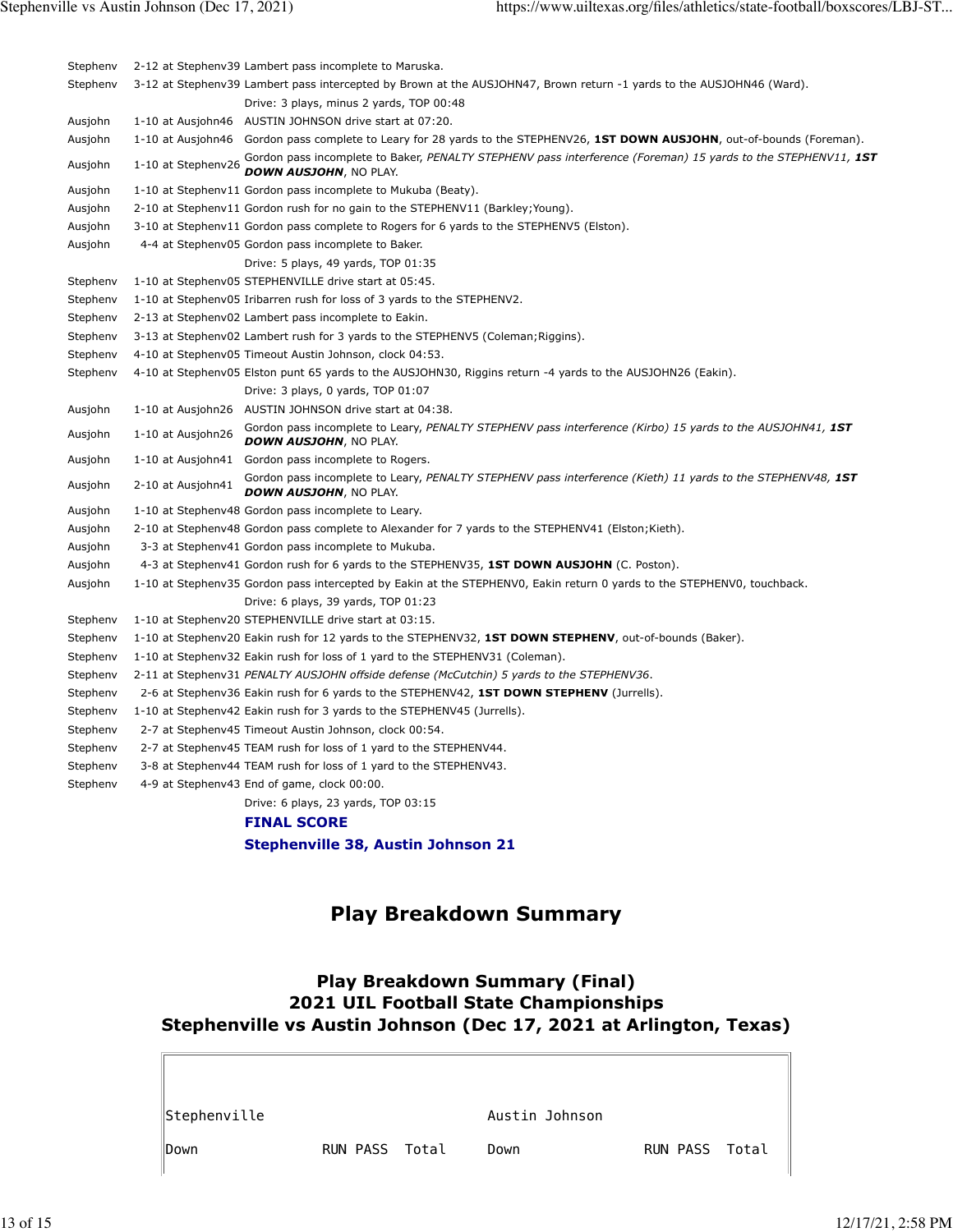| OVERALL<br>34<br>29<br>63<br>1ST DOWN<br>15<br>14<br>29<br>2<br>2ND DOWN-SHORT<br>$\overline{1}$<br>1<br>5<br>2ND DOWN-MIDDLE<br>4<br>1<br>$\overline{7}$<br>2ND DOWN-LONG<br>6<br>13<br>3<br>0<br>3<br>3RD DOWN-SHORT<br>$\overline{\phantom{0}}$<br>3RD DOWN-MIDDLE<br>0<br>1<br>$5 \qquad 4$<br>3RD DOWN-LONG<br>9<br>1<br>$\mathbf{1}$<br>4TH DOWN<br>0<br>Stephenville<br><b>RUN PASS</b><br>Total<br>Formation<br>34<br>29<br>63 | $0VERALL$ ,,,,,,,,,,<br>33<br>48<br>81<br>1ST DOWN<br>20<br>34<br>14<br>3<br>2ND DOWN-SHORT<br>3<br>0<br>5<br>2<br>$\overline{7}$<br>2ND DOWN-MIDDLE<br>8<br>8<br>$2ND$ $DOWN-LONG$<br>16<br>3<br>0<br>3<br>3RD DOWN-SHORT<br>$\overline{2}$<br>$\mathbf{1}$<br>3<br>3RD DOWN-MIDDLE<br>$1 \quad \blacksquare$<br>8<br>9<br>3RD DOWN-LONG<br>3<br>6<br>3<br>4TH DOWN<br>Austin Johnson<br>Formation<br><b>RUN PASS</b><br>Total<br>33<br>48<br>81 |
|----------------------------------------------------------------------------------------------------------------------------------------------------------------------------------------------------------------------------------------------------------------------------------------------------------------------------------------------------------------------------------------------------------------------------------------|---------------------------------------------------------------------------------------------------------------------------------------------------------------------------------------------------------------------------------------------------------------------------------------------------------------------------------------------------------------------------------------------------------------------------------------------------|
| Stephenville (Sorted by Play type)<br>1ST DOWN RUN<br>(15 RUN, 14 PASS)                                                                                                                                                                                                                                                                                                                                                                | 1ST DOWN PASS                                                                                                                                                                                                                                                                                                                                                                                                                                     |
| $1 - 10$ S20 #2<br>12 [<br>-1<br>1-10 S42 #2<br>3 <sub>1</sub><br>1<br>1-10 S32 #2<br>$-1$ [<br>1<br>1-10 S46 #23<br>5 [<br>1-10 S26 #23<br>4 I<br>1-10 S45 #23<br>22 I<br>1-10 A10 #23<br>3 [<br>1-10 A22 #23<br>1 [                                                                                                                                                                                                                  | 1<br>1-10 A33 #7<br>to #11<br>INT [<br>$1-10$ A16 #7<br>to #2<br>16 I<br>1<br>$1 - 15$ S37 #7<br>1<br>to #2<br>– I<br>1-10 A34 #7<br>to #2<br>8 [<br>I<br>$1 - 10$ A37 #7<br>$-$ [<br>1<br>to #2<br>$1 - 10$ S25 #7<br>to #2<br>17 I<br>1<br>$1 - 10$ S15 #7<br>to #2<br>43 [<br>I<br>$1 - 10$ A42 #7<br>$-$ [<br>1<br>to #2                                                                                                                      |
| 1-10 S05 #23<br>$-3$ [<br>2 [<br>1-10 A48 #7<br>1<br>2 I<br>1-10 S01 #7<br>1-10 S22 #7<br>1<br>1 [<br>$1 - 15$ S41 #7<br>3 [<br>1<br>1<br>1-10 A35 #7<br>6 [<br>$1 - 10$ S41 #7<br>$-2$ [<br>1                                                                                                                                                                                                                                         | $1 - 5$ S40 #7<br>to #24<br>4 [<br>I<br>1<br>1-10 S30 #7<br>to #24<br>15 [<br>1-10 S35 #7<br>1<br>to #24<br>10 I<br>1-10 S11 #7<br>to #24<br>1<br>11 [<br>6 [<br>1<br>$1 - 10$ A49 #7<br>to #24<br>$1 - 10$ A15 #7<br>to #24<br>$-1$<br>1                                                                                                                                                                                                         |
| (1 RUN, 1 PASS)<br>2ND-SHORT RUN<br>2-1 S44 #17<br>2 [<br>-1                                                                                                                                                                                                                                                                                                                                                                           | 2ND-SHORT PASS<br>1<br>10 [<br>$2-2$ A26 #7 to #2                                                                                                                                                                                                                                                                                                                                                                                                 |
| 2ND-MIDDLE RUN (4 RUN, 1 PASS)<br>$2 - 6$<br>S36 #2<br>6<br>$\mathbf{I}$<br>J<br>A29 #23<br>$-2$ [<br>2–4<br>1<br>S30 #23<br>$2 - 6$<br>$-1$ [<br>2-5 A49 #23<br>1 [<br>1                                                                                                                                                                                                                                                              | 2ND-MIDDLE PASS<br>1<br>2-4 A43 #7 to #2<br>43 [                                                                                                                                                                                                                                                                                                                                                                                                  |
| 2ND-LONG RUN (6 RUN, 7 PASS)<br>$2-10$ A37 #17 $-3$ [<br>-1<br>2-10 A15 #17<br>8 <sub>1</sub><br>-1<br>2-10 A42 #17<br>2 <sub>1</sub><br>-1<br>6 [<br>$2 - 8$ A46 #17<br>-1<br>2-12 S44 #7<br>2 [<br>-1<br>$2-7$ S45 #TM $-1$ [<br>-1                                                                                                                                                                                                  | 2ND-LONG PASS<br>2-12 S39 #7 to #17<br>$-1$<br>1<br>8 [<br>2-8 S03 #7 to #2<br>1<br>$-$ [<br>2-13 S02 #7 to #2<br>1<br>2-9 A21 #7 to #2<br>$11-1$<br>1<br>2-7 A07 #7 to #2<br>$-$ [<br>1<br>2-9 S23 #7 to #24<br>12 [<br>1<br>$-1$<br>2-15 S37 #7 to #88<br>1                                                                                                                                                                                     |
| 3RD-SHORT RUN (3 RUN, 0 PASS)<br>3-2 A40 #17 3 [<br>$\blacksquare$<br>7 [<br>3-2 A07 #2<br>-1<br>3-2 S34 #23 12 [<br>- 1                                                                                                                                                                                                                                                                                                               | <b>3RD-SHORT PASS</b>                                                                                                                                                                                                                                                                                                                                                                                                                             |
| 3RD-MIDDLE RUN (0 RUN, 1 PASS)                                                                                                                                                                                                                                                                                                                                                                                                         | 3RD-MIDDLE PASS<br>1<br>3-4 A48 #7 to #88<br>13 [                                                                                                                                                                                                                                                                                                                                                                                                 |
| 3RD-LONG RUN (5 RUN, 4 PASS)<br>$2 \left[ \right]$<br>-1<br>3-8 A40 #17<br>3–13 A40 #2   −2 [<br>-1<br>3-15 S37 #7<br>13 [<br>-1<br>3-13 S02 #7 3 [<br>-1<br>$3-8$ S44 #TM $-1$ [<br>-1                                                                                                                                                                                                                                                | 3RD-LONG PASS<br>3-7 A07 #7 to #1<br>$-1$<br>1<br>3-6 A31 #7 to #2<br>31 [<br>1<br>3-10 S46 #7 to #24<br>$-$ [<br>1<br>3-12 S39 #7 to #3<br>INT [<br>1                                                                                                                                                                                                                                                                                            |
| 4TH DOWN RUN (0 RUN, 1 PASS)                                                                                                                                                                                                                                                                                                                                                                                                           | 4TH DOWN PASS<br>4-6 A38 #7 to #15 $-$ [<br>1                                                                                                                                                                                                                                                                                                                                                                                                     |
| Austin Johnson (Sorted by Play type)                                                                                                                                                                                                                                                                                                                                                                                                   |                                                                                                                                                                                                                                                                                                                                                                                                                                                   |
| 1ST DOWN RUN (14 RUN, 20 PASS)                                                                                                                                                                                                                                                                                                                                                                                                         | 1ST DOWN PASS                                                                                                                                                                                                                                                                                                                                                                                                                                     |